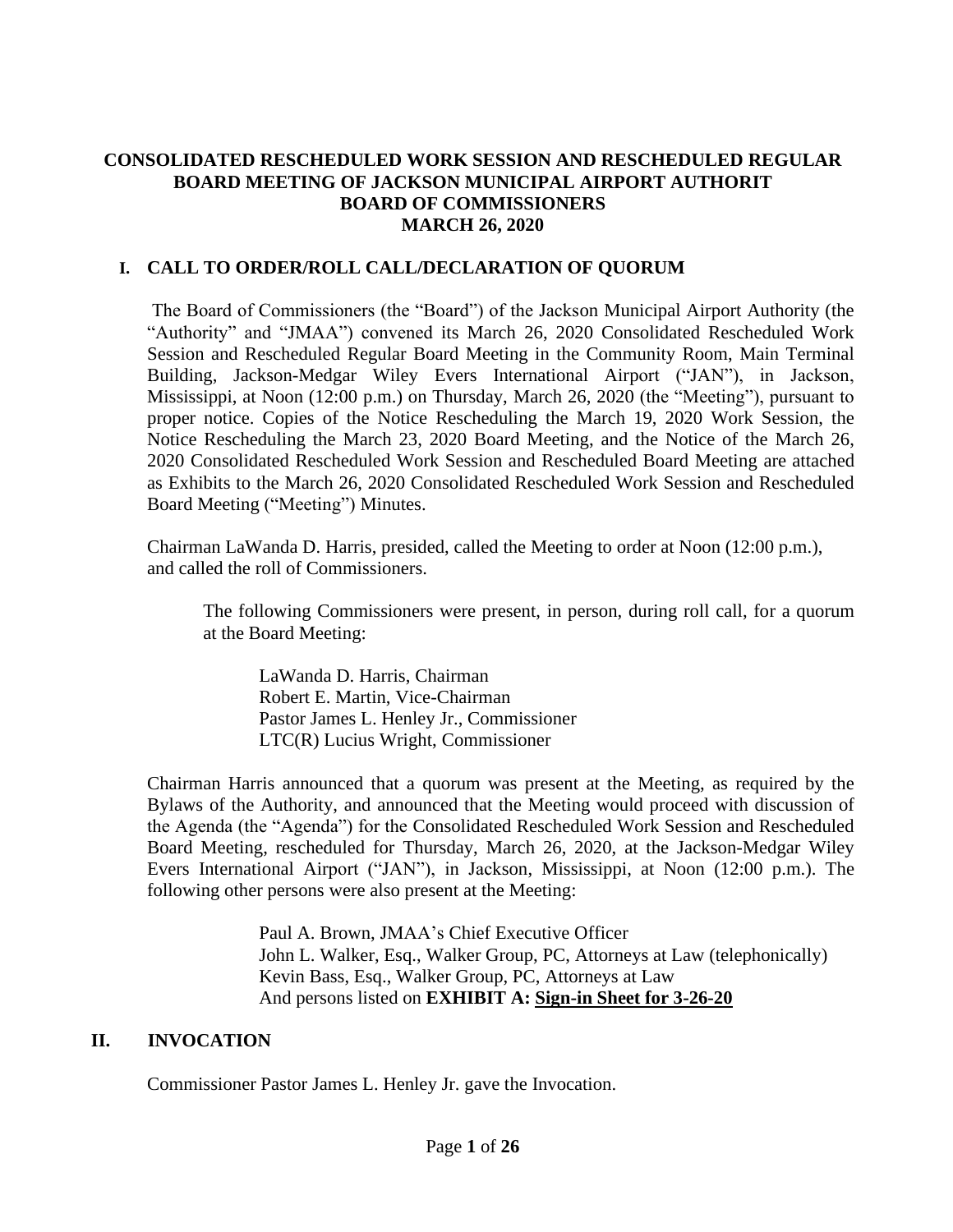#### **III. APPROVAL OF BOARD NOTICES**

- A. Notice of the Board of Commissioners attending the 2020 AAAE/ACI-NA "Washington Legislative Conference" in Washington, D.C., from March 5-6, 2020.
- B. Notice of the Monthly Pre-Work Session Meeting, Friday, March 20, 2020, at Noon (12:00 p.m.) at HKS.
- C. Notice Rescheduling the March 19, 2020 Work Session to Thursday, March 26, 2020, at Noon (12:00 p.m.) at Jackson-Medgar Wiley Evers International Airport.
- D. Notice Rescheduling the March 23, 2020 Monthly Board Meeting to Thursday, March 26, 2020, at Noon at Jackson-Medgar Wiley Evers International Airport.
- E. Notice of the Consolidated Rescheduled Work Session Thursday, March 26, 2020, at Noon at Jackson-Medgar Wiley Evers International Airport
- F. Notice to members of the public that the Consolidated March 26, 2020 Rescheduled Work Session and Rescheduled Board Meeting can be viewed via live stream in the JAN's Mezzanine area on the 3rd floor of Jackson-Medgar Wiley Evers International Airport

#### **RESOLUTION CY-2020-48**

**APPROVAL OF THE: (I) NOTICE OF THE BOARD ATTENDING THE 2020 AAAE/ACI-NA "WASHINGTON LEGISLATIVE CONFERENCE," WASHINGTON, D.C., MARCH 5-6, 2020; (II) NOTICE OF THE MARCH 20, 2020 PRE-WORK SESSION; (III) NOTICE RESCHEDULING THE MARCH 19, 2020 WORK SESSION TO THURSDAY, MARCH 26, 2020; (IV) NOTICE RESCHEDULING THE MARCH 23, 2020 BOARD MEETING TO THURSDAY, MARCH 26, 2020; (V) NOTICE OF THE MARCH 26, 2020 CONSOLIDATED WORK SESSION AND BOARD MEETING LOCATION; AND (VI) NOTICE REGARDING PUBLIC ATTENDANCE AT THE MARCH 26, 2020 CONSOLIDATED WORK SESSION AND BOARD MEETING**

After discussion and review, and upon the motion made by Vice-Chairman Martin, seconded by Commissioner LTC(R) Wright, and approved by a unanimous vote, the following Resolution was made and entered.

**RESOLVED**, that the Board hereby approves the: (i) Notice of the Board attending the 2020 AAAE/ACI-NA "Washington Legislative Conference," in Washington, D.C., March 5-6, 2020; (ii) Notice of the March 20, 2020 Pre-Work Session; (iii) Notice Rescheduling the March 19, 2020 Work Session to Thursday, March 26, 2020, at Noon (12:00 p.m.) at the Jackson-Medgar Wiley Evers International Airport; (iv) Notice Rescheduling the March 23, 2020 Board Meeting to Thursday, March 26, 2020 at Noon (12:00 p.m.) at the Jackson-Medgar Wiley Evers International Airport; (v) Notice of the March 26, 2020 Consolidated Work Session and Board Meeting Thursday, March 26, 2020, at Noon (12:00 p.m.) at the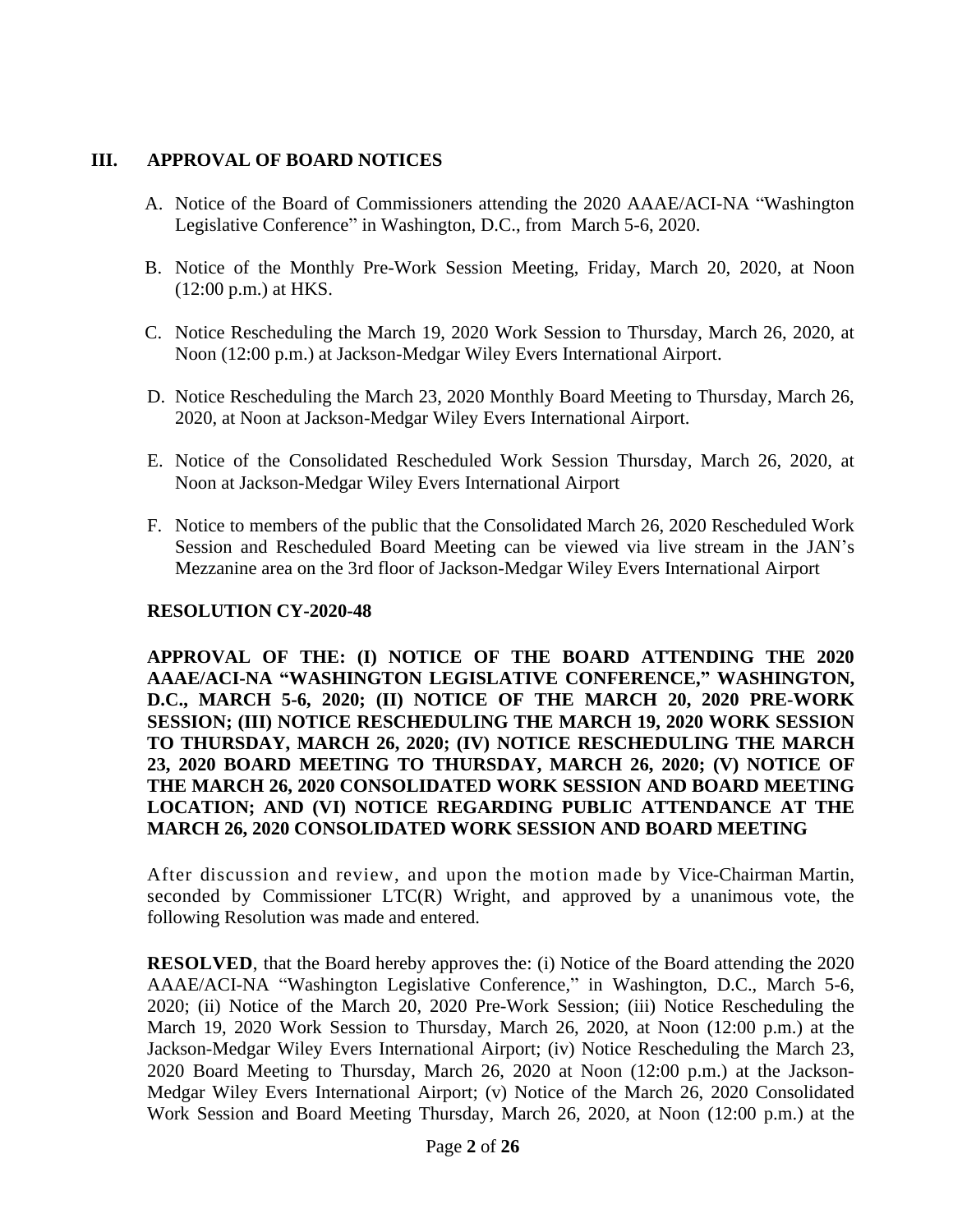Jackson-Medgar Wiley Evers International Airport; and (vi) Notice regarding public attendance at the Consolidated Rescheduled Work Session and Rescheduled Board Meeting Thursday, March 26, 2020, at Noon (12:00 p.m.) at the Jackson-Medgar Wiley Evers International Airport.

Yeas: Harris, Henley, Martin, Wright Nays: None Abstentions: None

March 26, 2020

#### **IV. APPROVAL AND EXECUTION OF MINUTES**

- A. Regular Scheduled Monthly Work Session Thursday, February 20, 2020, at 8:30 a.m. at Jackson-Medgar Wiley Evers International Airport.
- B. Regular Scheduled Monthly Board of Commissioners Meeting Monday, February 24, 2020, at 4:00 p.m. at Jackson-Medgar Wiley Evers International Airport.

#### **RESOLUTION CY-2020-49**

## **APPROVAL OF THE MINUTES OF THE (I) FEBRUARY 20, 2020 REGULAR MONTHLY WORK SESSION; AND THE (II) FEBRUARY 24, 2020 REGULAR MONTHLY BOARD MEETING**

After discussion and review, and upon the motion made by Vice-Chairman Martin and seconded by Commissioner LTC(R) Wright, the Minutes of the February 20, 2020 Regular Work Session, and the Minutes of the February 24, 2020 Regular Monthly Board Meeting were approved by a unanimous vote of the Commissioners, and the following Resolution was made and entered.

**RESOLVED**, that the Board hereby approves the Minutes of the February 20, 2020 Regular Monthly Work Session and the Minutes of the February 24, 2020 Regular Monthly Board Meeting as presented, and directs that said Minutes be filed in the appropriate Minute Book and Records of the Authority.

Yeas: Harris, Henley, Martin, Wright Nays: None Abstentions: None

March 26, 2020

### **V. PUBLIC COMMENTS**

None.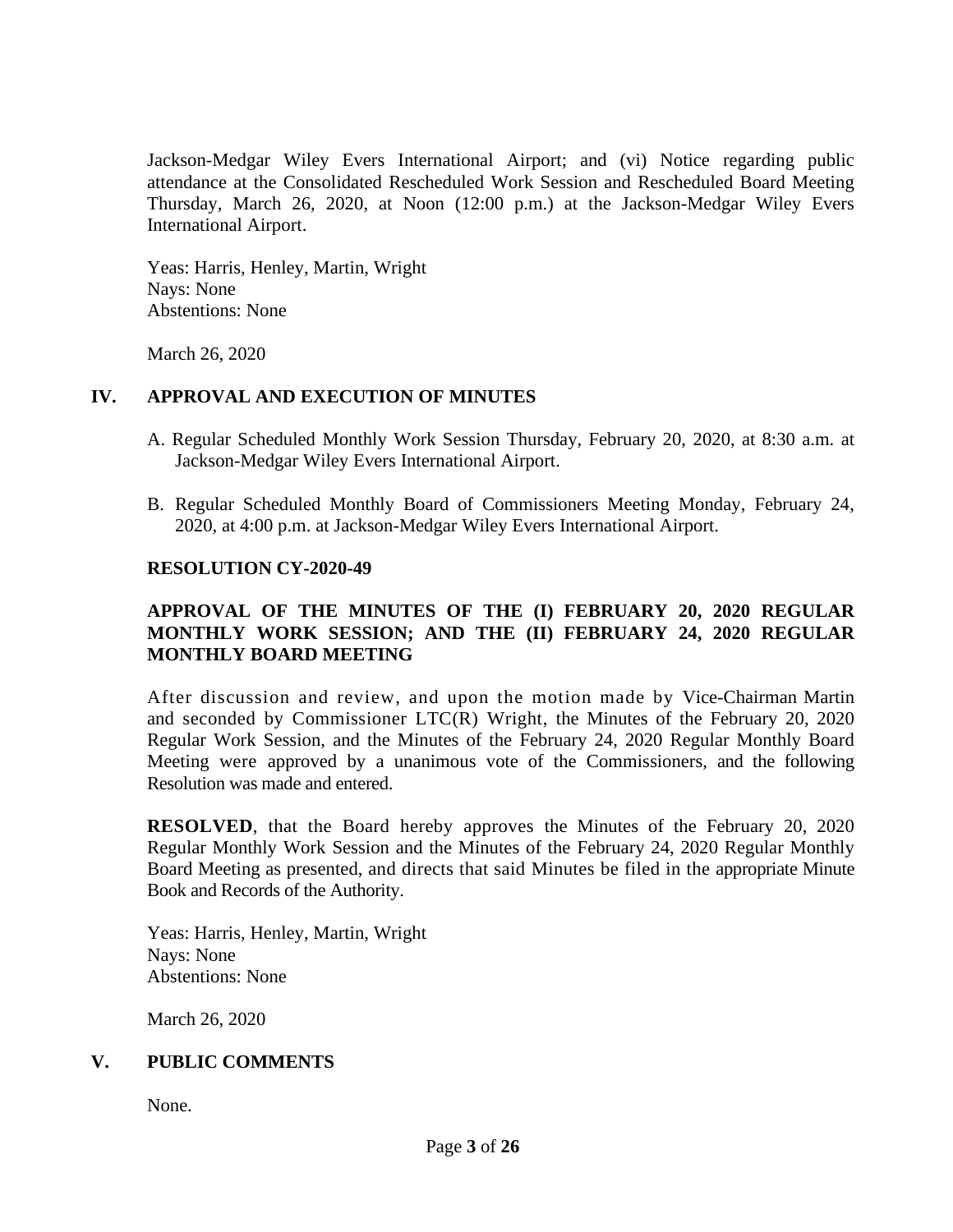## **VI. REPORTS**

## **A. Report from the Chairman**

Chairman Harris stated that she had no formal report. However, she encouraged all JMAA's Staff and members of the public to abide by the guidelines of the U. S. Centers for Disease Control to try to contain the COVID-19 virus.

Chairman Harris then invited Mr. Paul Brown, CEO, to provide his Report.

Mr. Brown first recognized Mr. Shawn Hanks, Information Technology Manager, as JMAA's Outstanding Employee of the Month. He then stated that Staff would present Mr. Hanks with a Certificate of Excellence in recognition of his achievement. The Board of Commissioners and others in attendance applauded and congratulated Mr. Hanks.

## **B. Chief Executive Officer**

## **1. Airport Project Manager Summary, Period Ending February 29, 2020 …………………………………….………………………………...... Page 1<sup>1</sup>**

Mr. Paul A. Brown, CEO, directed the Board's attention to the Airport Project Manager Summary ("APMS"), found at pages 1-15 in the March 26, 2020 Consolidated Rescheduled Work Session and Rescheduled Board Meeting Packet and distributed to the Board before the March 26, 2020 Consolidated Rescheduled Work Session and Rescheduled Board Meeting.

Next, Mr. Brown invited Mr. Tony Esposito, of Kimley Horn, to address the Board. Mr. Esposito provided the Board with the current percentage completion and the anticipated completion date as to each project managed by Kimley Horn. The status of the projects presented is included in the Consolidated Rescheduled Work Session and Rescheduled Board Meeting Packet at pages 1-15. After reviewing the Report and listening to the presentation, the Board discussed the following.

Regarding the Access Control Project, Chairman Harris asked Mr. Esposito to provide the Board with a document, in pdf format, that showed the current percentage completion and anticipated completion date of each project being presented by Kimley-Horn. In response, Mr. Esposito confirmed that he would do so.

Regarding Project No. 005-11, Runway 16R/34L Taxiway Alpha and Cross Connector Taxiways Pavement Rehabilitation, Chairman Harris requested an update as to final completion date. In response, Mr. Esposito informed the Board that the Project is on course to be completed by April 17, 2020, the current scheduled completion date. He added that the current April 17, 2020, completion date was confirmed during the most

 $1$  The page numbers herein are the page numbers contained in the Meeting Packet which is attached as an Exhibit to the March 26, 2020 Consolidated Rescheduled Work Session and Rescheduled Board Meeting ("Meeting") Minutes.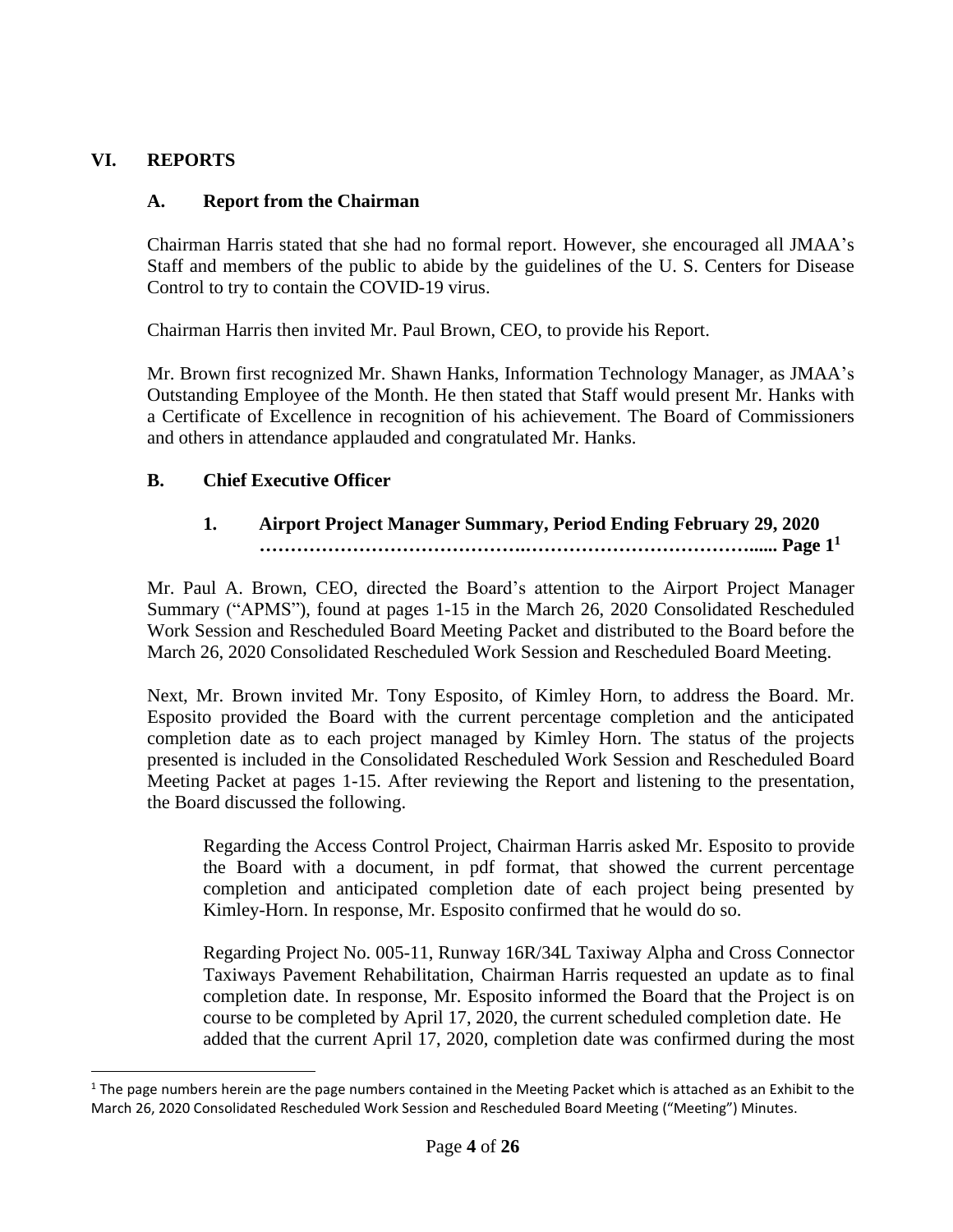recent meeting on March 26, 2020, and that the Project currently stands at ninety-nine percent (99%) complete.

In response to Vice-Chairman Martin's inquiry, Mr. Esposito informed the Board that the anticipated completion date could possibly be delayed as the FAA is not currently authorized to be onsite at JAN to participate in a punch list inspection before April 17, 2020.

# **2. Airport Activity Statistics Report, Period Ending February 29, 2020 ………………………………………………………………………......Page 16**

Mr. Brown directed the Board's attention to the Airport Activity Statistics Report ("AASR"), found at pages 16-28 in the March 26, 2020 Consolidated Rescheduled Work Session and Rescheduled Board Meeting Packet, and distributed to the Board before the March 26, 2020 Consolidated Rescheduled Work Session and Rescheduled Board Meeting. In addition to the Statistics Report for February 2020, Mr. Brown gave the Board the following overview of COVID-19's effects on JMAA:

- 1. Passenger Enplanements for February 2020 are down 10.5% in comparison to January 2019. Deplanements are down 6.9%. Total change in passenger volume: negative 8.7%. Year-to-date passenger volume, down 14.8%.
- 2. Itinerant Operations for February 2020 are down 4.1% in comparison to January 2019. Year-to date itinerant operations, down 7.4%.
- 3. Local Operations for February 2020 are up 9.4% in comparison to February 2019. Year-to date local operations, down 15.7%.

Mr. Brown explained to the Board that the true effects of the COVID-19 pandemic became very evident in March 2020. He then informed the Board of several cancellations of commercial flights that occurred between March 23, 2020 through March 26, 2020. He added that as to the flights arriving at JAN, they had between 10% to 25% load factors. Lastly, he informed the Board that across the U.S., the aircraft carrier system is down 70% or more in comparison to normal operations at this time of year.

The Board reviewed the Report. After Mr. Brown's comments, there was a discussion about the impact of COVID-19 pandemic.

In response to Commissioner LTC(R) Wright's inquiry, Mr. Brown informed the Board that the cancellations at JAN involved all of the airlines. However, he stated that the flights canceled by Delta Airlines had the greatest impact.

# *3. Disadvantaged Business Enterprise Report*

Mr. Michael Gater, Interim Chief Administrative Officer, came forward at the request of Mr. Brown. Mr. Gater gave the following statistics as to contracts with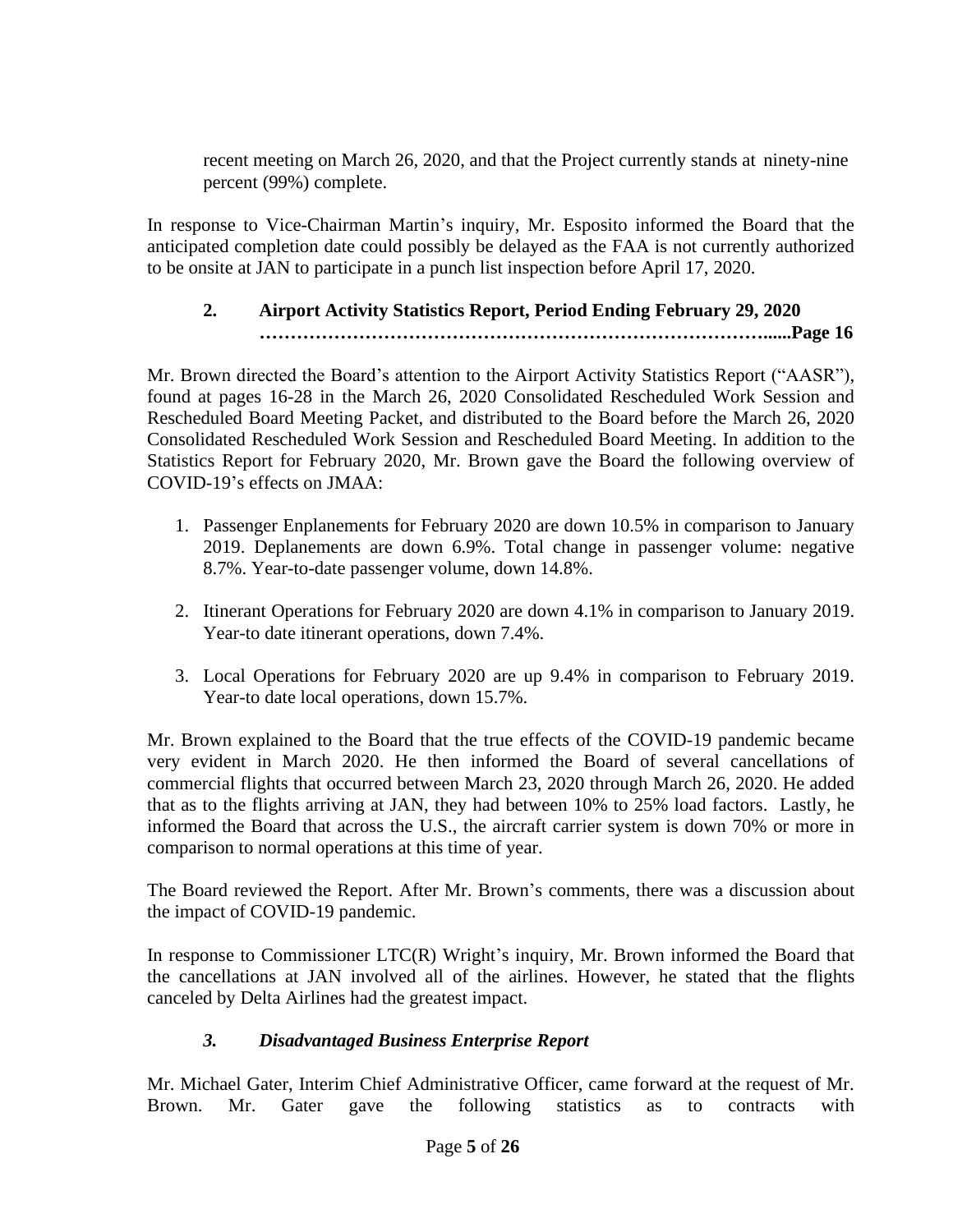Minority/Women/Disadvantaged Business Enterprises ("M/W/DBEs") and City of Jackson based businesses during February 2020:

- Direct and Indirect Payments to M/W/DBEs Firms: \$786,751.07 or 53% of the Total Amount of Eligible Payments; and
- Payments to City of Jackson, MS-based firms: \$224,050.83 or 15% of the Total Amount of Eligible Payments

# *4. Federal Legislation Report*

Next, Mr. Brown, CEO, updated the Board regarding the legislation being considered by Congress to address the effects of the COVID-19 pandemic on the transportation industry. He stated that the bill to provide financial relief for airports across the nation is expected to pass on Friday, March 27, 2020. He also stated that the bill would provide funding for all the needs of airports, including operating expenses, through direct funding. Further, Mr. Brown explained that the bill would provide in total about \$100,000,000,000.00 in relief for the transportation industry, of which, \$10,000,000,000.00 would be reserved for the aviation industry and \$3,700,000,000.00 for commercial service airports. The funds would be allocated based on 2018 enplanements. Also, he explained that there would be \$3,700,000,000.00 available for airports' debt service, and the distribution would be based on the airport's debt service and cash on hand. Finally, Mr. Brown explained the conditions to receive funding from the federal government.

### **C. Attorney**

Attorney Kevin Bass announced that there are several matters that he believes the Board should consider during an Executive Session. Therefore, he recommended that the Board enter into Closed Session to discuss those matters at an appropriate time. Lastly, he announced that there is one (1) Resolution for the Board to consider regarding Board Travel at the appropriate time.

# **VII. ACTION ITEMS**

### **A. Financial Matters**

- **1. Financial Reports for February 2020:**
	- *a. Balance Sheet: Accept…………………………………….........Page 29*
	- *b. Income Statement: Accept……………………………………..Page 31*

Mr. Brown directed the Board's attention to the Balance Sheet, Income Statement, and Claims Docket for February 2020, which were included in the Consolidated Rescheduled Work Session and Rescheduled Board Meeting Packet. Mr. Brown stated that the Board would be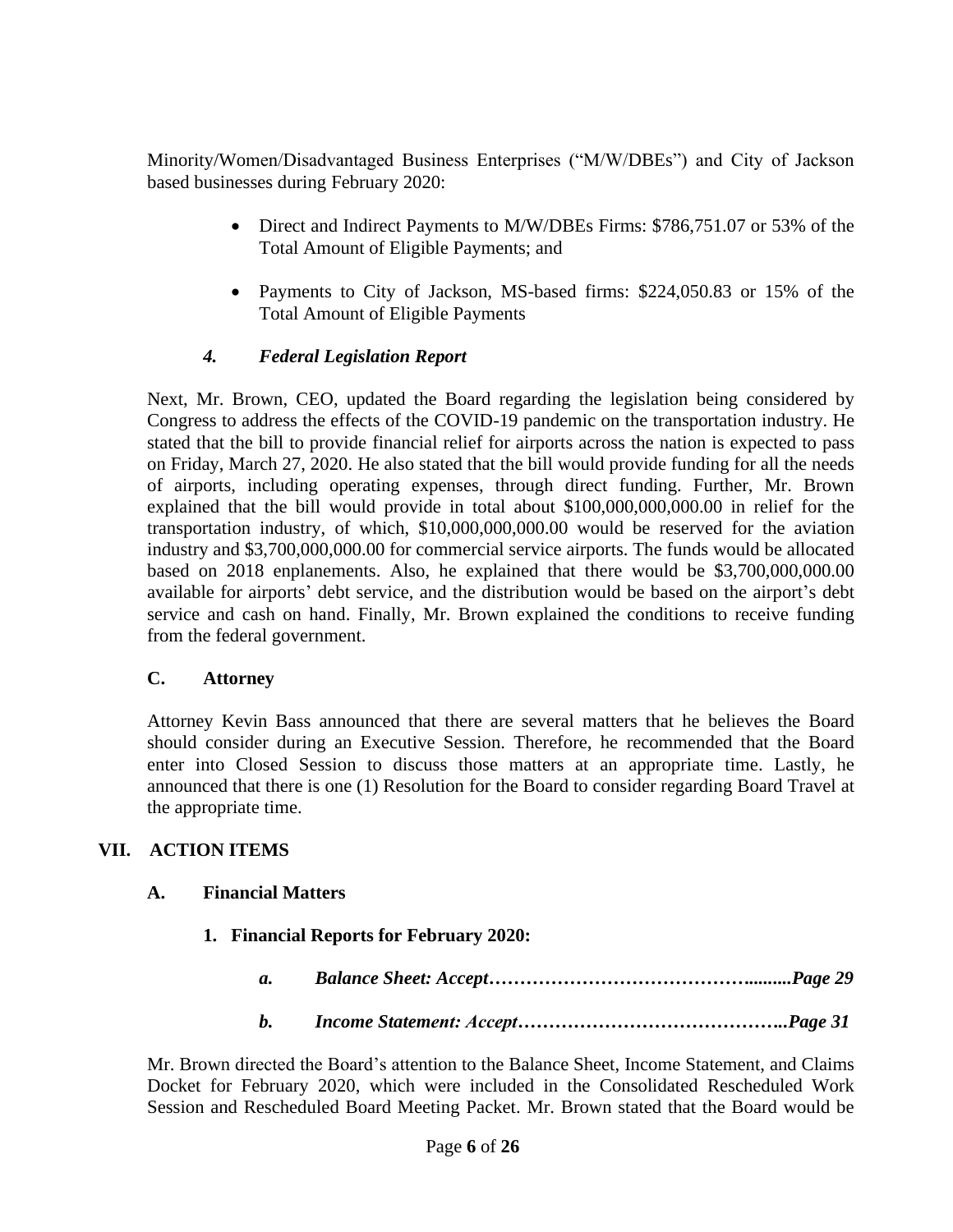asked to adopt resolutions accepting the Balance Sheet and Income Statement for February 2020 and approving payment of the Claims Docket for February 2020.

Then, Mr. Brown recognized Ms. Kathy Hughes, Interim CFO, and asked her to address the Board.

Ms. Hughes gave highlights of the major components of each Financial Statement for February 2020. As to the Balance Sheet and Income Statement, the Board had no questions and considered the Resolution below.

### **RESOLUTION CY-2020-50**

### **RESOLUTION ACCEPTING/APPROVING THE FEBRUARY 2020 FINANCIAL REPORTS: BALANCE SHEET AND INCOME STATEMENT**

Upon motion by Vice-Chairman Martin, seconded by Commissioner LTC(R) Wright, the following **RESOLUTION** was made and approved by a unanimous vote.

**WHEREAS,** the Board of Commissioners (the "Board") of the Jackson Municipal Airport Authority (the "Authority") reviewed and considered the Authority's Balance Sheet and Income Statement ("the Financial Reports") for the month and period ending February 29, 2020, which are included in the Consolidated Rescheduled Work Session and Rescheduled Board Meeting Packet at pages 29-33, and were distributed to the Board prior to the March 26, 2020 Consolidated Rescheduled Work Session and Rescheduled Board Meeting.

**IT IS, THEREFORE, RESOLVED** that the Board hereby accepts and approves the February 2020 Financial Reports: Balance Sheet and Income Statement for February 2020.

Yeas: Harris, Henley, Martin, Wright Nays: None Abstentions: None

March 26, 2020

At this point during the Meeting, Mr. Patrick Baldwin of Breazeale, Saunders & O'Neil, Ltd. entered the Meeting telephonically. Chairman Harris then announced that the Meeting would proceed with the Audit report, and the Claims Docket would be considered thereafter.

**2.** *Fiscal Year 2019 Annual Financial Audit, JMAA: Authorization to Accept the Independent External Financial Audit for Fiscal Year 2019 (Breazeale, Saunders & O'Neil, Ltd.)…………………………..…………………Page 39*

Chairman Harris directed the Board's attention to the Fiscal Year 2019 Audit and then introduced Mr. Baldwin, Senior Auditor for Breazeale, Saunders & O'Neil, Ltd. ("BSO"), who appeared telephonically, to present the audit findings to the Board.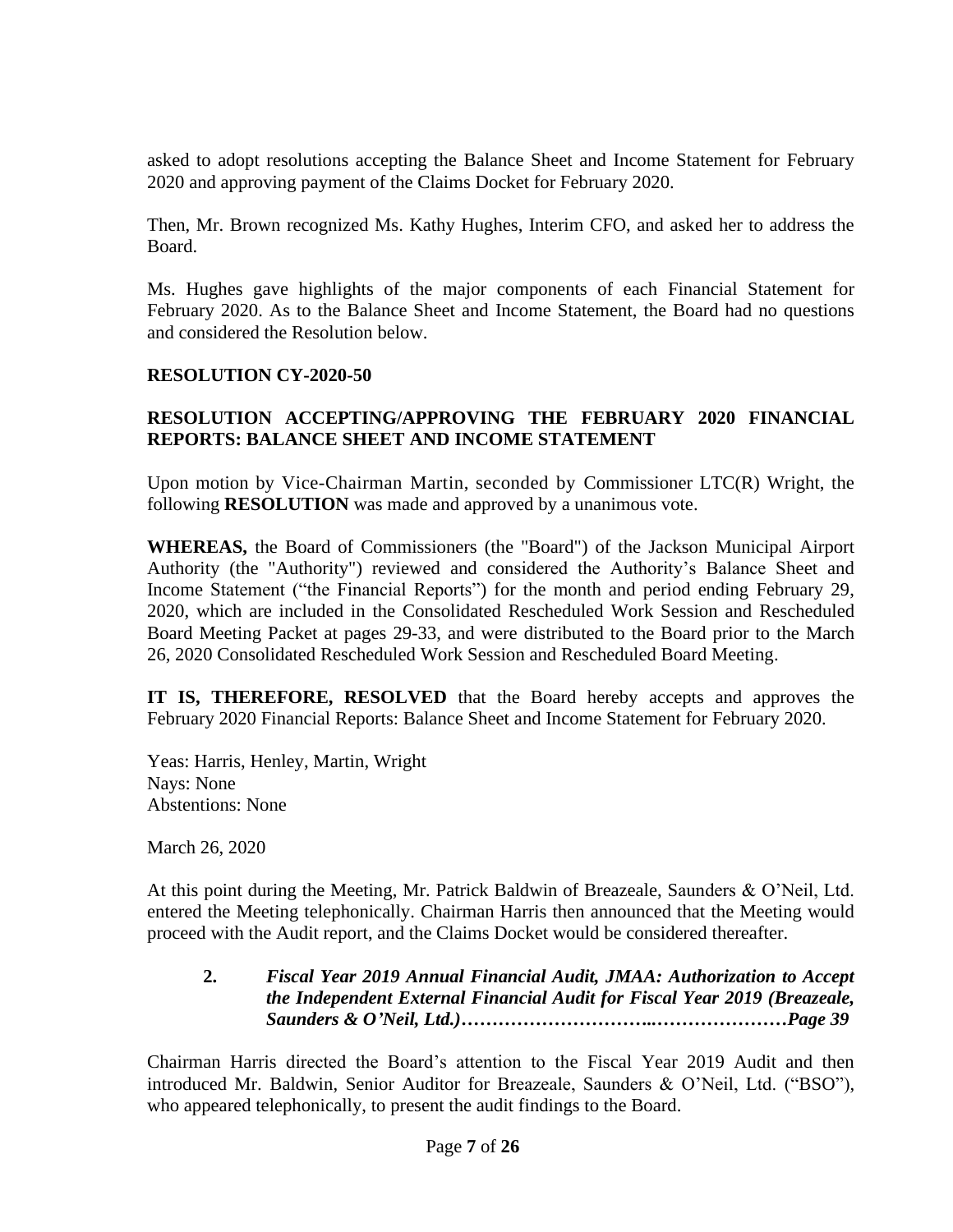Mr. Baldwin presented a draft of JMAA's audited Financial Statements and related reports, along with a PowerPoint presentation entitled "Financial Analysis September 30, 2019," which appears in the JMAA PowerPoint Presentation at pages 11-22.

Mr. Baldwin explained that the audit report is in draft form because it cannot be issued until the Board approves the report. A copy of the PowerPoint Presentation is attached as an exhibit to the Minutes of the March 26, 2020 Consolidated Rescheduled Work Session and Rescheduled Board Meeting.

Mr. Baldwin explained his firm's role is to audit JMAA's Financial Statements and render an opinion on JMAA's Financial Statements. He informed the Board that his firm, based on its audit, issued an unqualified opinion that JMAA's Financial Statements fairly present the financial stability and operations of JMAA for the Fiscal Year ending September 30, 2019. He explained the audit highlights outlined on page twelve (12) of the PowerPoint Presentation. Then, Mr. Baldwin provided the following highlights of the audit report that effectively communicate the success of JMAA's financial audit:

- 1. Strong position of asset base by JMAA;
- 2. Extremely strong net position (net equity);
- 3. Good operating results, year after year; and
- 4. Clean and unqualified Audit Opinion.

Next, Mr. Baldwin explained two (2) additional reports issued by BSO. He explained the Independent Auditors' Reports highlights regarding the following: (i) Internal Control Over Financial Reporting and Compliance, appearing on page 19 of JMAA's PowerPoint Presentation; and (ii) Compliance with Grant and Passenger Facility Charge Program and Internal Control Over Compliance, appearing on page 19 of the draft JMAA's PowerPoint Presentation. He reported that both reports were "Clean Reports," with no material weaknesses, no significant deficiencies, and no instances of noncompliance with any regulations. Additionally, Mr. Baldwin explained the Management Letter and the information included therein.

### **3. Financial Reports for February 2020 Continued:**

*c. Claims Docket for February 2020: Approve.…….…………...………Page 34*

Regarding the Claims Docket, the Board held the following discussion:

Page **8** of **26** Commissioner Pastor Henley requested information as to the payment to Fairview Inn was related to Claim Number 97535 on the Claims Docket. In particular, Commissioner Pastor Henley inquired as to who attended the retreat and the purpose of the retreat. In response, Mr. Brown informed the Board that the retreat was attended by JMAA's Senior Management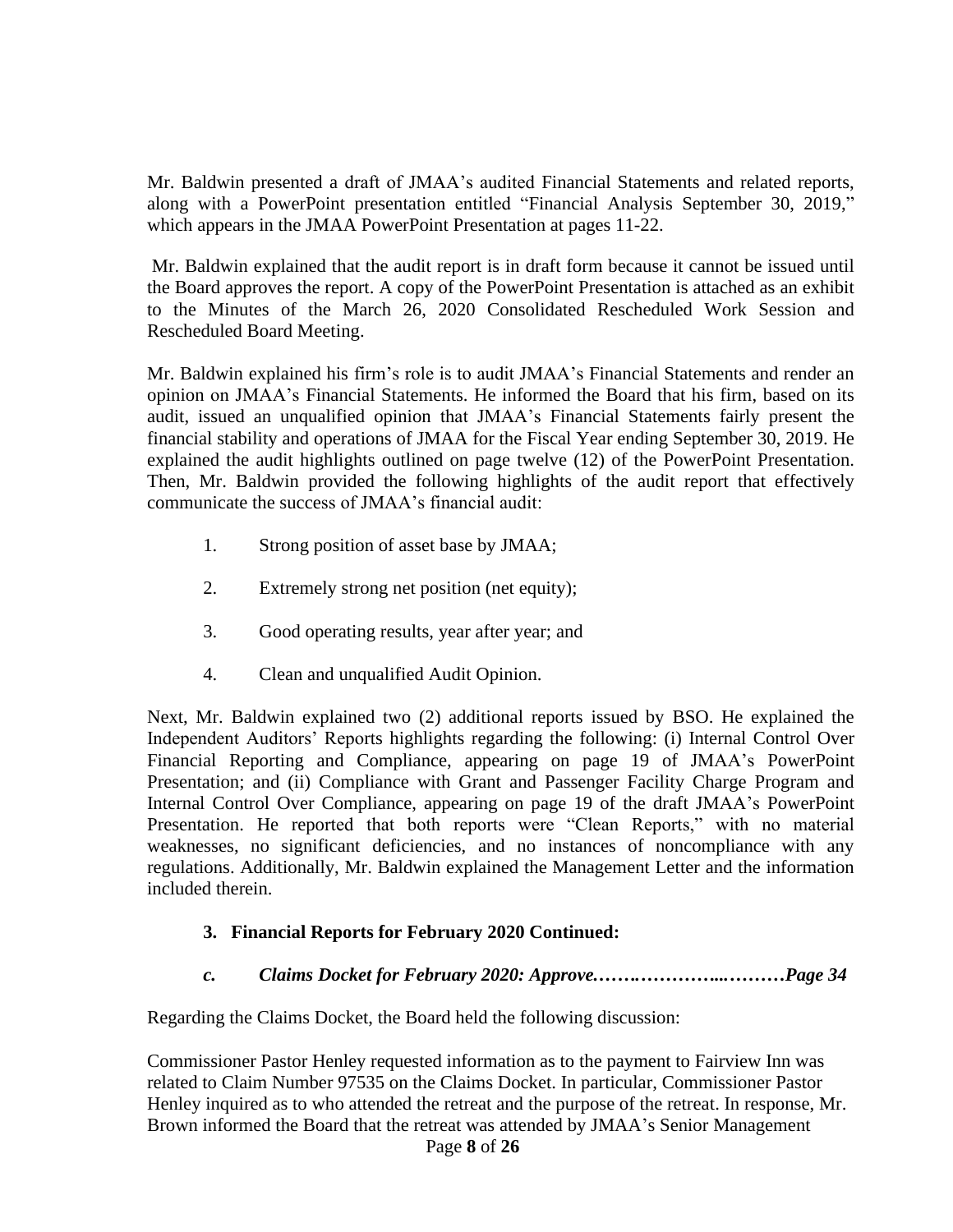Team (Chiefs and Directors), JMAA's Property Manager, and Chairman Harris for some portion of the retreat.

Next, Commissioner Pastor Henley referenced Claim Number 97536 and asked if JMAA had rejoined the Flowood Chamber of Commerce. In response, Mr. Brown informed the Board that JMAA did rejoin the Flowood Chamber of Commerce in the interest of East Metro Corridor Development and beyond.

Commissioner Pastor Henley then referenced Claim Number 97660 and asked about the organization Rankin First Development Foundation. In response, Mr. Brown informed the Board that Rankin First is a Commercial Development and Civic Organization representing the interest of Rankin County, MS, and it is not a part of the Great Jackson Area Partnership.

The Board held some additional discussion regarding the Partnership and the above-stated organizations.

In response to Commissioner LTC(R) Wright's inquiry regarding Claim Number 97539 and Claim Number 97590, Mr. Brown explained that there are two (2) payments to Gateway because the payments relate to different instances. Further, Mr. Brown informed the Board that Staff would work on ensuring that there is one (1) claim for each entity.

Next, Ms. Kathy Hughes, Interim CEO, explained that this claim was added because Staff had an extended time period to address the claims prior to the Meeting. Therefore, additional claims were added to the Docket to ensure invoices were paid in a timely fashion.

### **RESOLUTION CY-2020-51**

## **RESOLUTION ACCEPTING/APPROVING THE FEBRUARY 2020 CLAIMS DOCKET**

Upon motion by Vice-Chairman Martin, seconded by Chairman Harris, the following **RESOLUTION** was made and approved by a majority vote 2-1-1.

**WHEREAS,** the Board of Commissioners (the "Board") of the Jackson Municipal Airport Authority (the "Authority") reviewed and considered the Authority's Claims Docket for the month and period ending February 29, 2020, which is included in the Packet at pages 34-38, and was distributed to the Board prior to the March 26, 2020 Consolidated Rescheduled Work Session and Rescheduled Board Meeting.

**IT IS, THEREFORE, RESOLVED** that the Board hereby authorizes payment of the claims appearing on the February 2020 Claims Docket in the amount of \$1,608,812.71

Yeas: Harris, Martin Nays: Henley Abstentions: Wright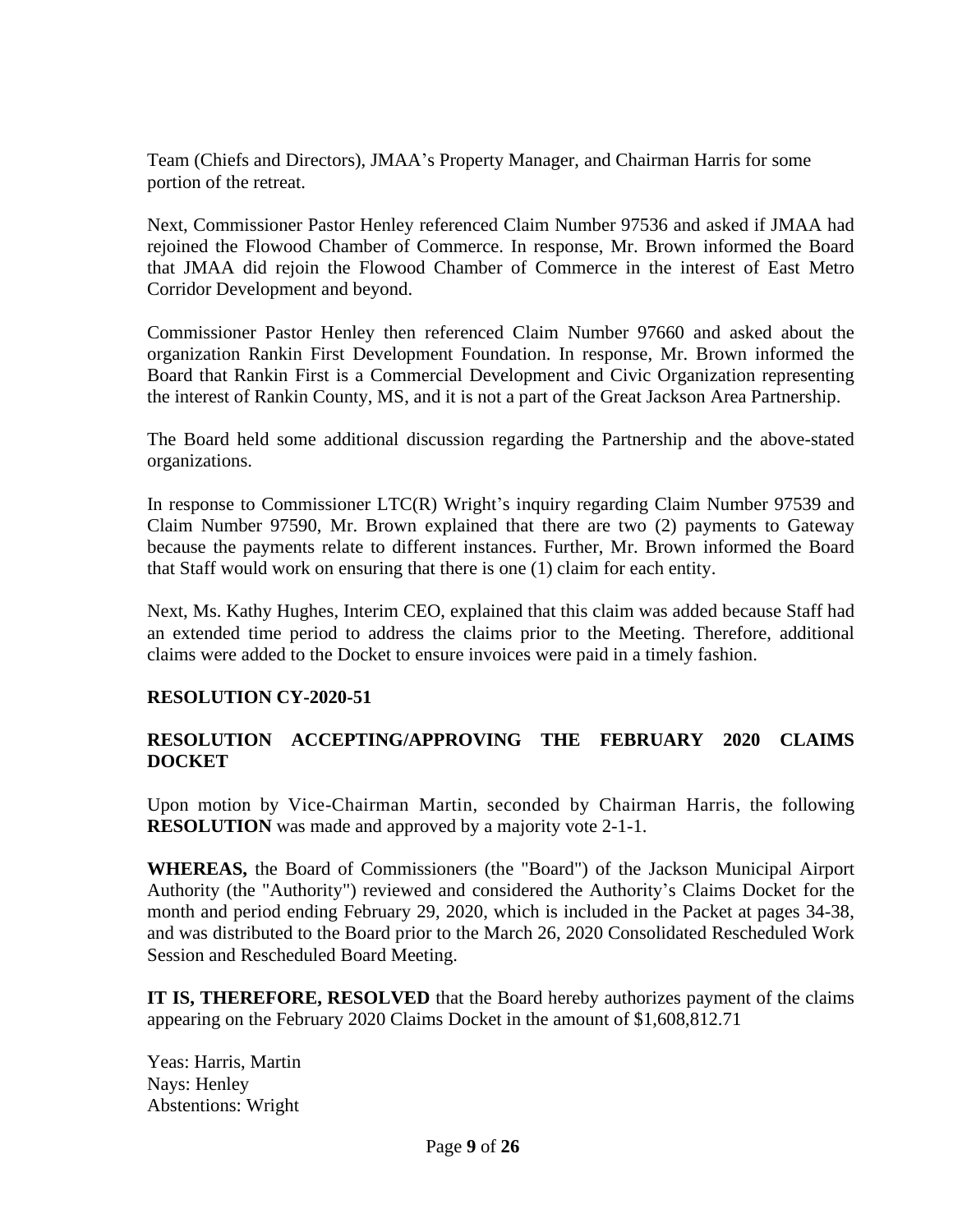March 26, 2020

Chairman Harris expressed her concerns regarding the motion passing with two (2) votes for, one (1) vote against, and one (1) abstention. The Board then held some additional discussion regarding the votes on the Claims Docket.

Attorney Bass informed the Board that if a Quorum is present at the Meeting and there are more votes for the motion than against, the motion is passed and resolved. Further, Attorney Bass explained that as the Motion regarding the Claims Docket was moved, properly seconded, and voted on thereafter by the Commissioners in a vote of two (2) votes for, one (1) vote against, and one (1) abstention, the Motion passed.

Lastly, Chairman Harris stated that she is uncomfortable with motions being carried with two (2) affirmative votes. Vice-Chairman Martin seconded the position of Chairman Harris.

Next, Mr. Brown, CEO, explained the Board Memorandum for Project Title: "FY2019 Annual Financial Audit," and the action request listed therein, which appears at pages 39-40 in the Packet. The Board then resolved the below Resolution.

## **4.** *Fiscal Year 2019 Annual Financial Audit, Continued………………Page 39*

### **RESOLUTION CY-2020-52**

# **RESOLUTION ACCEPTING THE FISCAL YEAR 2019 FINANCIAL AUDIT REPORT PRESENTED BY BREAZEALE, SAUNDERS & O'NEIL ("AUDITOR")**

Upon motion by Vice-Chairman Martin, seconded by Commissioner LTC(R) Wright, the following **RESOLUTION** was made and unanimously approved (4-0-0).

**WHEREAS,** Breazeale, Saunders & O'Neil, Ltd. ("Auditor") presented and discussed with the Board of JMAA the Fiscal Year 2019 Audited Financial Statements and the Independent Auditor's Report; and

**WHEREAS**, the Board has reviewed and considered the above-referenced Statements and Report; and

**WHEREAS**, the Board finds that the request to accept the above-referenced Statements and Report, which is explained in the Memorandum dated March 26, 2020, at pages 39-40 of the Meeting Packet, ought to be granted.

**IT IS, THEREFORE, RESOLVED** that the Board hereby approves and accepts the FY2019 Financial Statements and the Independent Auditor's Report; and

Page **10** of **26 IT IS, THEREFORE, FURTHER RESOLVED** that the Board finds that such request is fully explained in the Memorandum dated March 26, 2020, at pages 39-40 of the Meeting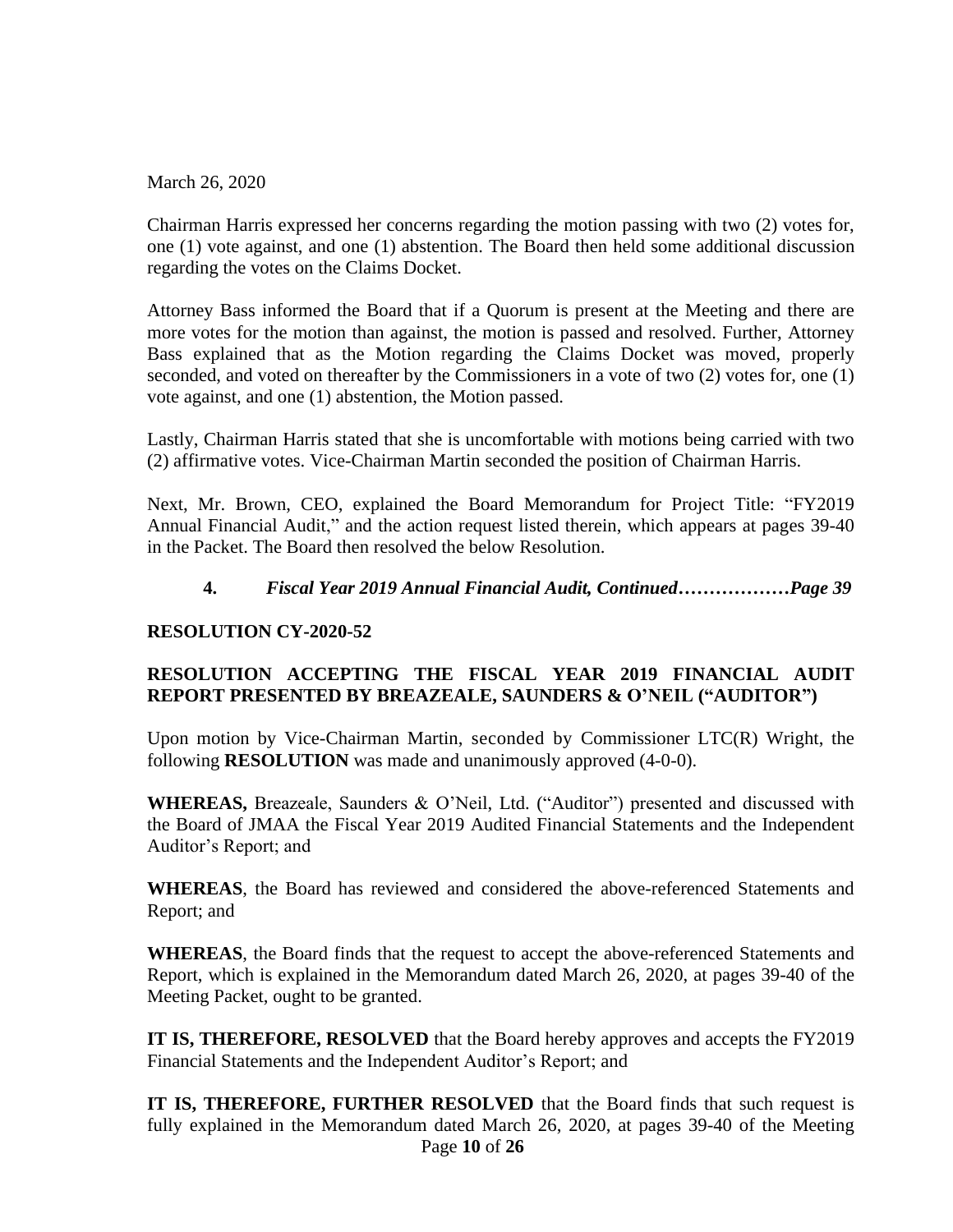Packet.

Yeas: Harris, Henley, Martin, Wright Nays: None Abstentions: None

March 26, 2020

### **B. Construction Projects**

*1. Rehabilitation of Taxiway Delta Project, HKS: Authorization to: (i) Enter into a Professional Services Agreement to Perform Design Construction Administrative Services; and (ii) Approval to Increase the Current Project Budget (EJES, Inc.)...……….…………………………………………Page 41*

Mr. Drew Ridinger, Director of Capital Programming, explained the Board Memorandum for Project Title: "Rehabilitation of Taxiway Delta Project at Hawkins Field Airport," and the action requests listed therein, which appear at pages 41-43 in the Packet. Mr. Ridinger further presented from the JMAA PowerPoint Presentation, at pages 23-28. The JMAA PowerPoint Presentation is attached as an exhibit to the March 26, 2020 Consolidated Rescheduled Work Session and Rescheduled Board Meeting Minutes.

In response to Vice-Chairman Martin's inquiry, Mr. Ridinger informed the Board that Taxiway Delta is in pretty bad condition, and it is at the end of its useful life. He added that Taxiway Delta is a priority of JMAA's repair projects because the said runway is in the worse condition.

Next, in response to Commissioner LTC(R) Wright's inquiry, Mr. Ridinger informed the Board that the project increase amount is correct and that it includes anticipated costs for the redesigned construction.

### **RESOLUTION CY-2020-53**

**RESOLUTION AUTHORIZING STAFF TO: (I) NEGOTIATE AND, AFTER REVIEW BY JMAA'S LEGAL COUNSEL, ENTER INTO A PROFESSIONAL SERVICES AGREEMENT WITH EJES, INCORPORATED ("EJES"), A TEXAS CORPORATION, IN CONNECTION WITH THE REHABILITATION WORK ON TAXIWAY DELTA AT THE HAWKINS FIELD AIRPORT AT AN ESTIMATED PROFESSIONAL SERVICES FEE AMOUNT NOT TO EXCEED \$54,898.00, AND (II) INCREASE THE CURRENT TOTAL PROJECT BUDGET FROM \$334,308.00 to \$535,507.00**

Upon motion by Commissioner LTC(R) Wright, seconded by Commissioner Pastor Henley, the following **RESOLUTION** was made and approved by a majority vote 3-1-0.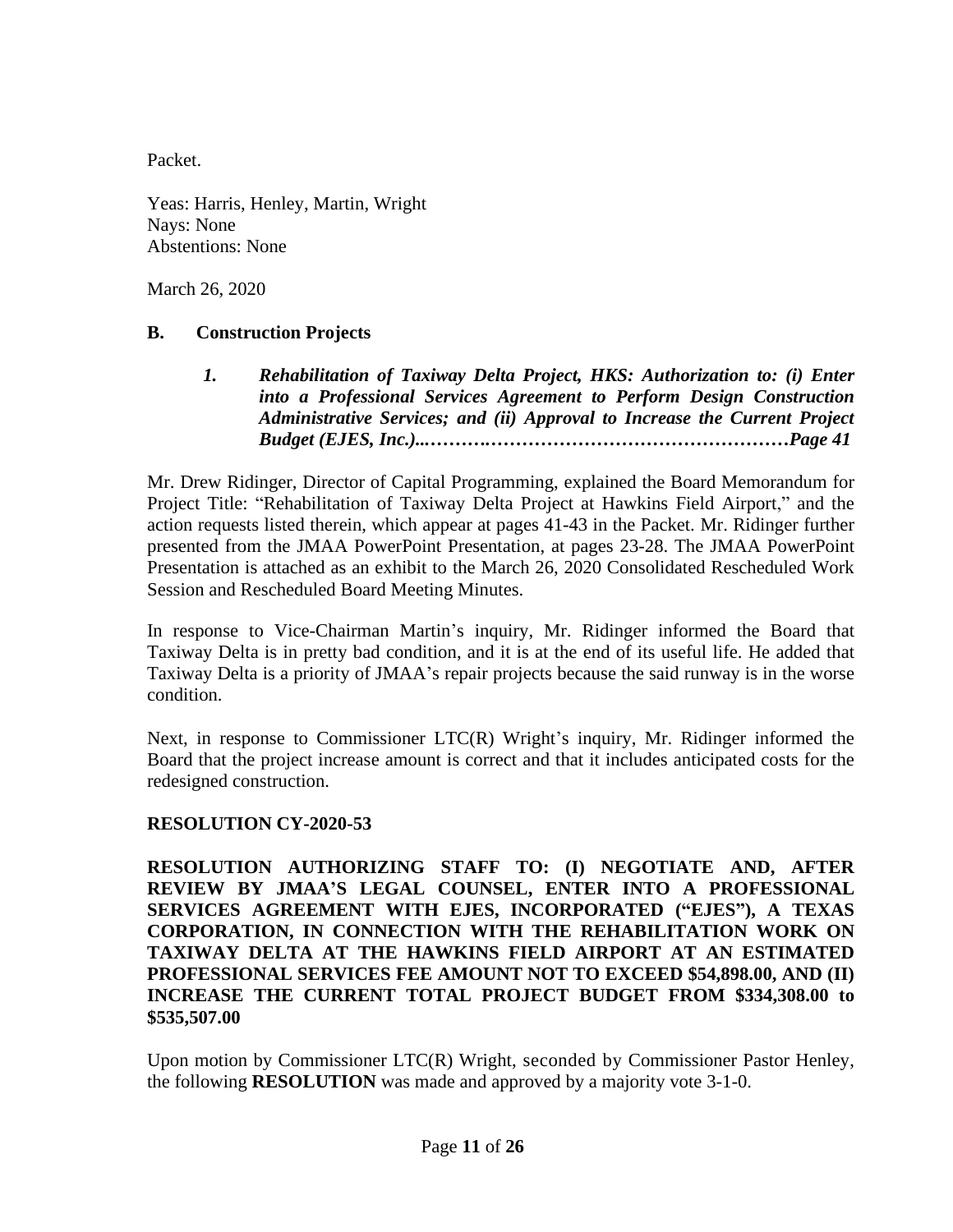**WHEREAS**, the Board has considered the request of Jackson Municipal Airport Authority's ("JMAA") Staff for: (i) authority to negotiate and, after review by Legal Counsel for JMAA, enter into a professional services agreement with EJES, Incorporated ("EJES"), a Texas Corporation, to update previously prepared design documents, and perform construction administration services in connection with the rehabilitation work on Taxiway Delta at the Hawkins Field Airport ("HKS") at an estimated professional services fee amount not to exceed \$54,898.00; and (ii) approval to increase the total current project budget from \$334,308.00 to \$535,507.00; and

**WHEREAS**, EJES is a Certified Disadvantaged Business Enterprise ("DBE"); and

**WHEREAS**, the Board finds that such requests, which are explained in the Memorandum dated March 26, 2020, found at pages 41-43 of the Meeting Packet, ought to be granted.

**IT IS, THEREFORE, RESOLVED** that: (i) JMAA's Staff is authorized to negotiate and execute, after review by legal counsel for JMAA, an agreement with EJES, Incorporated ("EJES"), a Texas Corporation, to update previously prepared design documents, and perform construction administration services in connection with the rehabilitation work on Taxiway Delta at the Hawkins Field Airport ("HKS") at an estimated professional services fee amount not to exceed \$54,898.00; and (ii) the total current project budget increase from \$334,308.00 to \$535,507.00 is approved; and

**IT IS, THEREFORE, FURTHER RESOLVED** that such requests are fully explained in the Memorandum dated March 26, 2020, found at pages 41-43 of the Meeting Packet.

Yeas: Harris, Henley, Wright Nays: Martin Abstentions: None

March 26, 2020

### **C. Procurements**

None.

### **D. Service Agreements**

*1. Group Health/Dental Insurance Plan, JMAA: Authorization to: (i) Procure Group Health and Dental Insurance Policies for a 12 Month Term; and (ii) Authority to Pay Annual Premium (United Health Care)...……………………………………………………………………….Page 44*

Mr. Michael Gater, Interim Chief Administrative Officer, explained the Board Memorandum for Project Title: "Group Health, Dental, and Vision Insurance Policies," and the action requests listed therein, along with the proposed options attached thereto, all of which appear at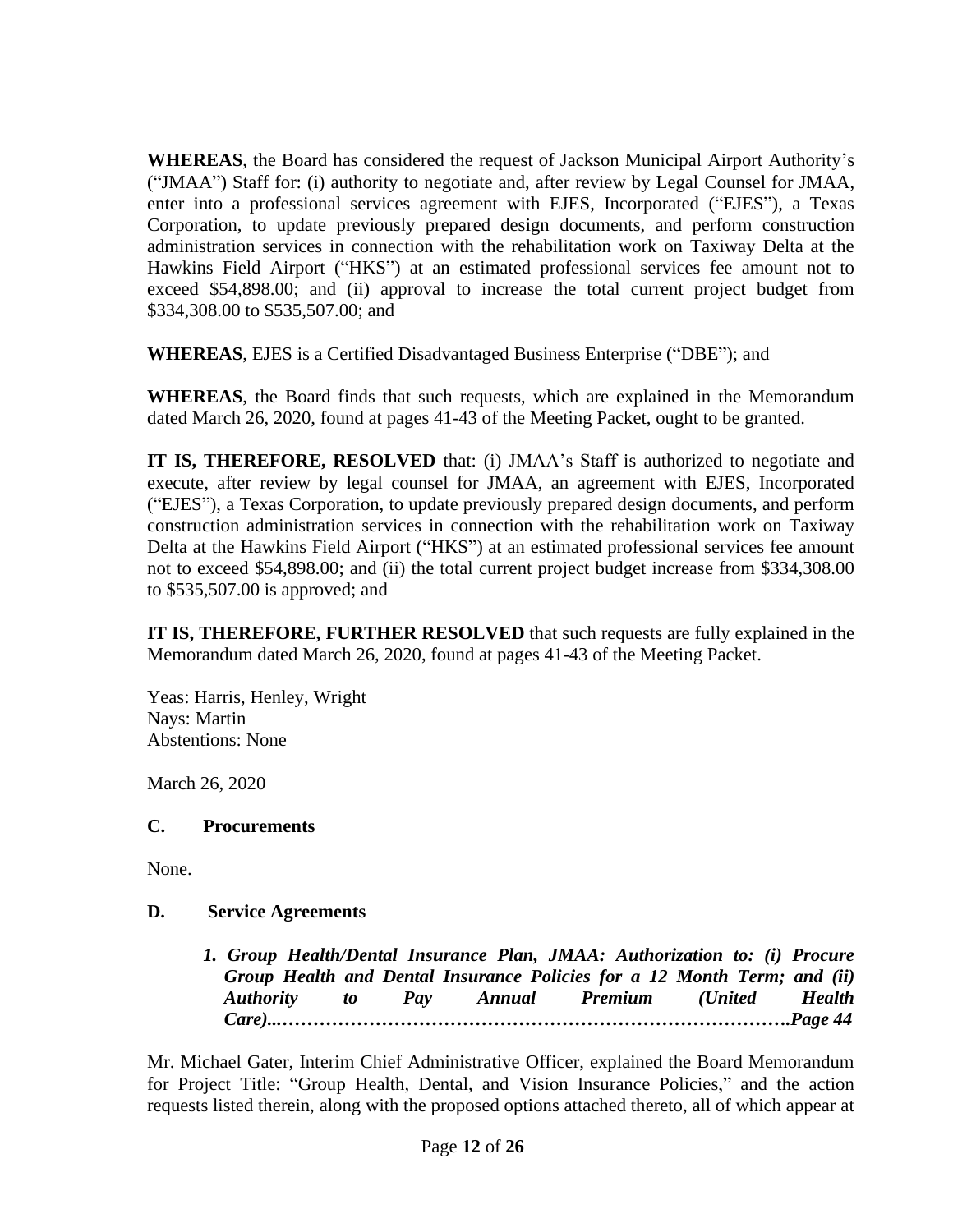pages 44-48 in the Packet. Mr. Gater further presented from the JMAA PowerPoint Presentation at pages 30-33. The JMAA PowerPoint Presentation is attached as an exhibit to the March 26, 2020 Consolidated Rescheduled Work Session and Rescheduled Board Meeting Minutes.

In response to Vice-Chairman Martin's inquiry, Mr. Gater explained to the Board the information provided to him by Ross & Yerger (JMAA's Insurance Broker) regarding JMAA's status as to coverage from entities other than United Healthcare.

### **RESOLUTION CY-2020-54**

**RESOLUTION: (I) AUTHORIZING STAFF TO PROCURE GROUP HEALTH AND DENTAL INSURANCE POLICIES FROM UNITED HEALTHCARE FOR A TERM OF TWELVE (12) CALENDAR MONTHS; AND (II) AUTHORIZING STAFF TO MAKE AVAILABLE TO JMAA'S EMPLOYEES VISION INSURANCE THROUGH UHC VISION INSURANCE; AND (III) APPROVING STAFF TO PAY THE BASE MONTHLY PREMIUMS FOR THE HEALTH AND DENTAL INSURANCE POLICIES**

Upon motion by Commissioner Pastor Henley, seconded by Commissioner LTC(R) Wright, the following **RESOLUTION** was made and approved by a unanimous vote.

**WHEREAS**, the Board has considered the request of Jackson Municipal Airport Authority's ("JMAA") Staff for: (i) authority to procure group health and dental insurance policies from United Healthcare ("UHC") for a term of twelve (12) calendar months, effective May 1, 2020; (ii) authority to make available to JMAA's employees through UHC vision insurance entirely paid for by JMAA's employees; and (iii) approval to pay the base monthly premiums for the group health and dental insurance policies; and

**WHEREAS**, the Board finds that such requests, along with the proposed options attached thereto, all of which appear at pages 44-48 in the Packet, which are explained in the Memorandum dated March 26, 2020, ought to be granted.

**IT IS, THEREFORE, RESOLVED** that JMAA's Staff is: (i) authorized to procure group health and dental insurance policies from United Healthcare ("UHC") for a term of twelve (12) calendar months, effective May 1, 2020; (ii) authorized to make available to JMAA's employees through UHC vision insurance entirely paid for by JMAA's employees; and (iii) approved to pay the base monthly premiums for the group health and dental policies insurance; and

**IT IS, THEREFORE, FURTHER RESOLVED** that such requests are fully explained in the Memorandum dated March 26, 2020, along with the proposed options attached thereto, all of which appear at pages 44-48 in the Packet.

Yeas: Harris, Henley, Martin, Wright Nays: None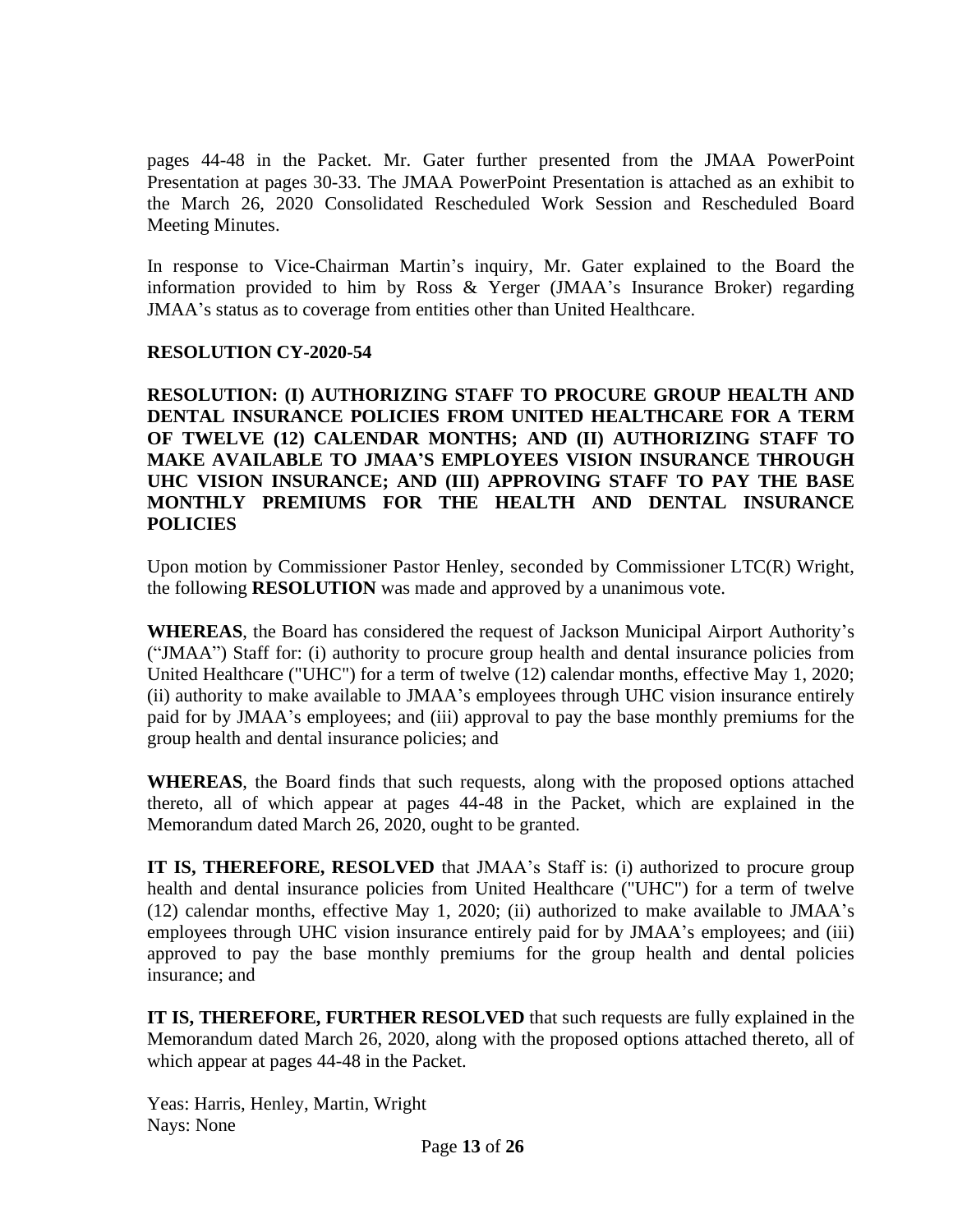Abstentions: None

March 26, 2020

#### **E. Grants**

None.

#### **F. Other Matters**

*1. Delta Airlines Inc., Billing Adjustment, JMAA: Authorization to (i) Adjust Delta Air Lines, Inc., Account in JMAA's Ledger…....………………Page 49*

Mr. Colin McKee, Director of Commercial Development, explained the Board Memorandum for Project Title: "JMAA's Balance Sheet Adjustment for Delta Air Lines, Inc.'s Billing," and the action request listed therein, along with Delta's January 2020 Invoice attached thereto, all of which appear at pages 49-52 in the Packet. Mr. McKee further presented from the JMAA PowerPoint Presentation at pages 35-37. The JMAA PowerPoint Presentation is attached as an exhibit to the March 26, 2020 Consolidated Rescheduled Work Session and Rescheduled Board Meeting Minutes.

#### **RESOLUTION CY-2020-55**

### **RESOLUTION AUTHORIZING JACKSON MUNICIPAL AIRPORT AUTHORITY'S STAFF TO ADJUST THE DELTA AIR LINES, INC. SUB-LEDGER BILLING ACCOUNT INCLUDED IN JMAA'S BALANCE SHEET**

Upon motion by Commissioner Pastor Henley, seconded by Commissioner LTC(R) Wright, the following **RESOLUTION** was made and approved by a unanimous vote.

**WHEREAS**, the Board has considered the request of Jackson Municipal Airport Authority's ("JMAA") Staff for authority to adjust Delta Air Lines, Inc.'s ("Delta") subledger account in JMAA's ledger in the amount of \$21,637.28 to reflect the accurate balance sheet amount to the current date; and

**WHEREAS**, the Board finds that such request, which is explained in the Memorandum dated March 26, 2020, along with Delta's January 2020 Invoice attached thereto, all of which appear at pages 49-52 in the Packet, ought to be granted.

**IT IS, THEREFORE, RESOLVED** that JMAA's Staff is authorized to adjust Delta Air Lines, Inc.'s ("Delta") sub-ledger account in JMAA's ledger in the amount of \$21,637.28 to reflect the accurate balance sheet amount to the current date; and

**IT IS, THEREFORE, FURTHER RESOLVED** that such request is explained in the Memorandum dated March 26, 2020, along with Delta's January 2020 Invoice attached thereto, all of which appear at pages 49-52 in the Packet.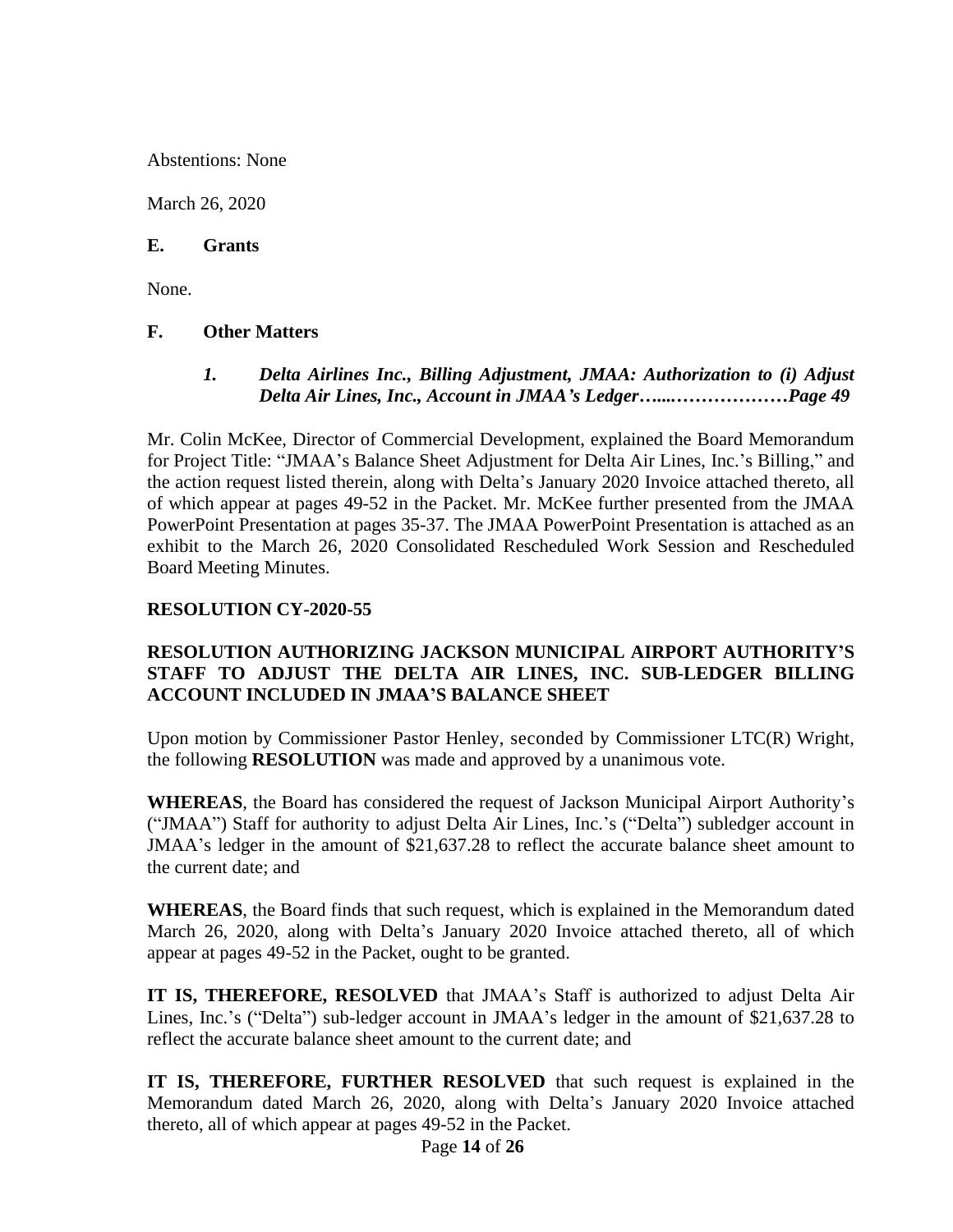Yeas: Harris, Henley, Martin, Wright Nays: None Abstentions: None

March 26, 2020

#### **G. New Business**

None.

### **H. Consultant Reports**

Regarding several professional service consultants, Chairman Harris announced that the Board is giving them an opportunity to present: (i) the work that each of them completed during the term of their original agreement with JMAA; and (ii) any proposals they may have as to amended/new agreements.

Mr. Brown recognized Mr. Akil Webster, President of eXpert Professional Solutions, LLC ("XPS"), and Mr. Michael Secor, XPS Vice-President of Technical Services for eXpert Professional Solutions, via video conference, to present to the Board.

### *1. Expert Professional Solutions*

Mr. Webster announced that XPS would be presenting the first deliverable as required in the Agreement with JMAA. He stated that the presentation would include the SWOT analysis conducted by EPS in evaluating information technology, management, and oversight within JMAA. Mr. Secor then presented from the PowerPoint Presentation entitled "Evaluation of IT Services and Project Management." The presentation included the following topics: (i) Scope Overview; (ii) Engagement Methodology; (iii) General Observations; (iv) Evaluation Dashboard; (v) IT Project Management Overview and Findings; (vi) Existing Infrastructure Overview and Findings; (vii) IT Service Management Overview; and (viii) Service Management SWOT Analysis. The PowerPoint Presentation is attached as an exhibit to the March 26, 2020 Consolidated Rescheduled Work Session and Rescheduled Board Meeting Minutes

Chairman Harris announced that the Board would consider an action item related to an amendment to the current agreement between JMAA and eXpert Professional Solutions.

### **RESOLUTION CY-2020-56**

**RESOLUTION AUTHORIZING: JACKSON MUNICIPAL AIRPORT AUTHORITY'S STAFF TO AMEND AND EXECUTE, AFTER REVIEW BY JMAA'S LEGAL COUNSEL, THE SCOPE OF THE EXISTING JANUARY 3, 2020,**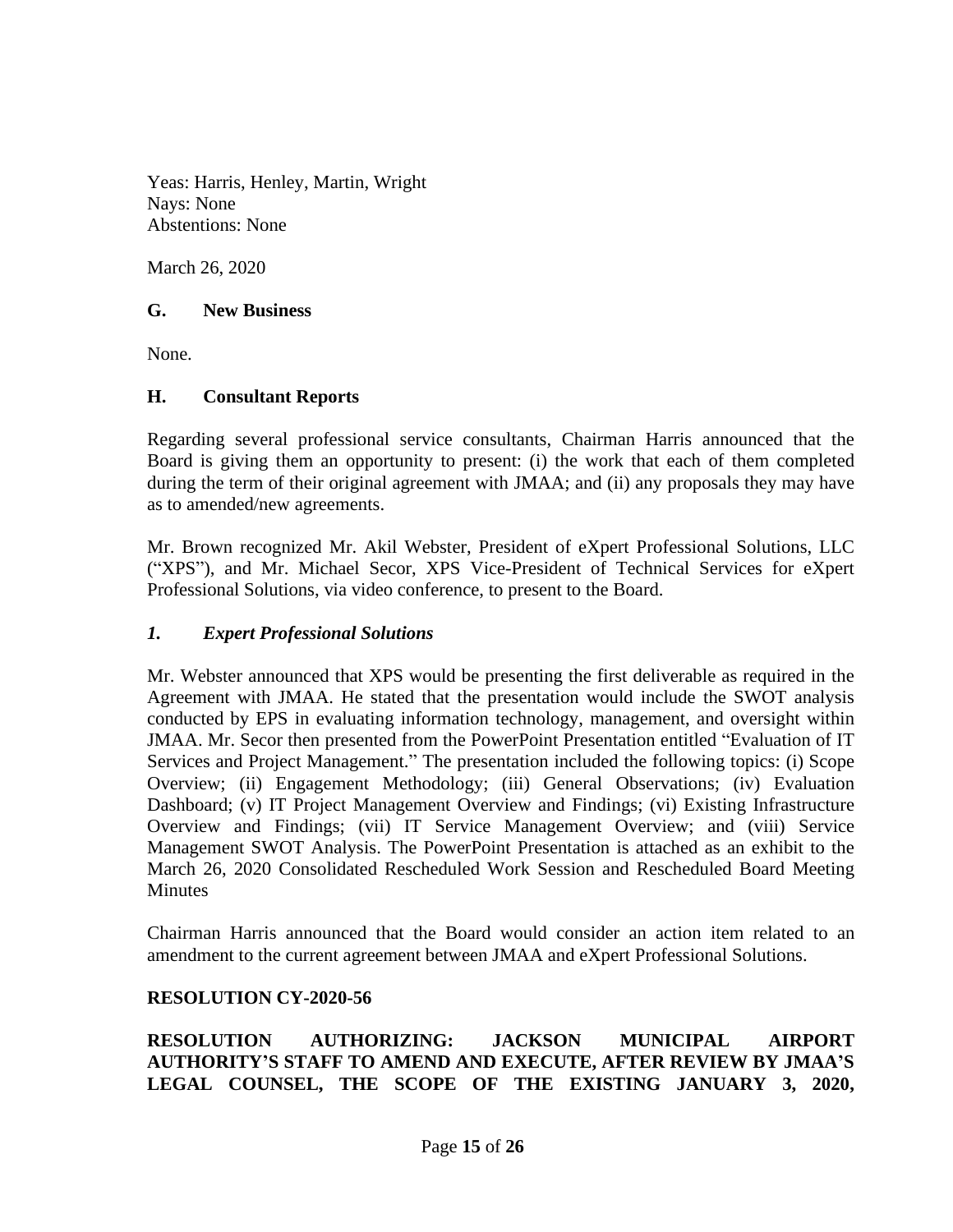## **PROFESSIONAL CONSULTING SERVICES AGREEMENT WITH EXPERT PROFESSIONAL SOLUTIONS**

Upon motion by Commissioner Pastor Henley, seconded by Vice-Chairman Martin, the following **RESOLUTION** was made and approved by a unanimous vote.

**WHEREAS**, the Board has considered the request of Jackson Municipal Airport Authority's ("JMAA") Staff for authority to amend, after the review of JMAA's Legal Counsel, the existing January 3, 2020, Professional Consulting Services Contract Agreement ("Agreement") with eXpert Professional Solutions, LLC, of Jackson, Mississippi ("XPS"), for Information Technology and Information Systems Support Services, to include: (i) Project Management Services related to the Enterprise Resource Planning Project; (ii) Procurement Consulting related to JMAA's procuring of Information Technology related goods and supplies; and (iii) Quarterly Reports to the JMAA Board of Commissioners; and

**WHEREAS**, JMAA is authorized to pay XPS the following fees at the following hourly rates for the additional services: (i) Information Program Manager - \$186.50 per hour; (ii) Information Analyst - \$186.50 per hour; and (iii) Vendor Manager - \$150.00 per hour, up to the maximum amount included in the Agreement; and

**IT IS, THEREFORE, RESOLVED** that JMAA's Staff is authorized to amend and execute, after review by JMAA's Legal Counsel, a professional services agreement with eXpert Professional Solutions, LLC, amended to provide Information Technology Consulting Services to include: (i) Project Management Services related to the Enterprise Resource Planning Project; (ii) Procurement Consulting related to JMAA's procuring of Information Technology related goods and supplies; and (iii) Quarterly Reports to the JMAA Board of Commissioners, and

**IT IS, THEREFORE, FURTHER RESOLVED** that JMAA is authorized to pay XPS the following fees at the following hourly rates for the additional services: (i) Information Program Manager - \$186.50 per hour; (ii) Information Analyst - \$186.50 per hour; and (iii) Vendor Manager - \$150.00 per hour up to the maximum amount, included in the Agreement.

Yeas: Harris, Henley, Martin, Wright Nays: None Abstentions: None

March 26, 2020

### *2. Postlethwaite & Netterville APAC ("P&N")*

Mr. Brown then recognized Ms. Helene Wall, Associate Director at P&N, via video conference, to present to the Board.

Ms. Wall announced that P&N would be presenting a modified proposal regarding extending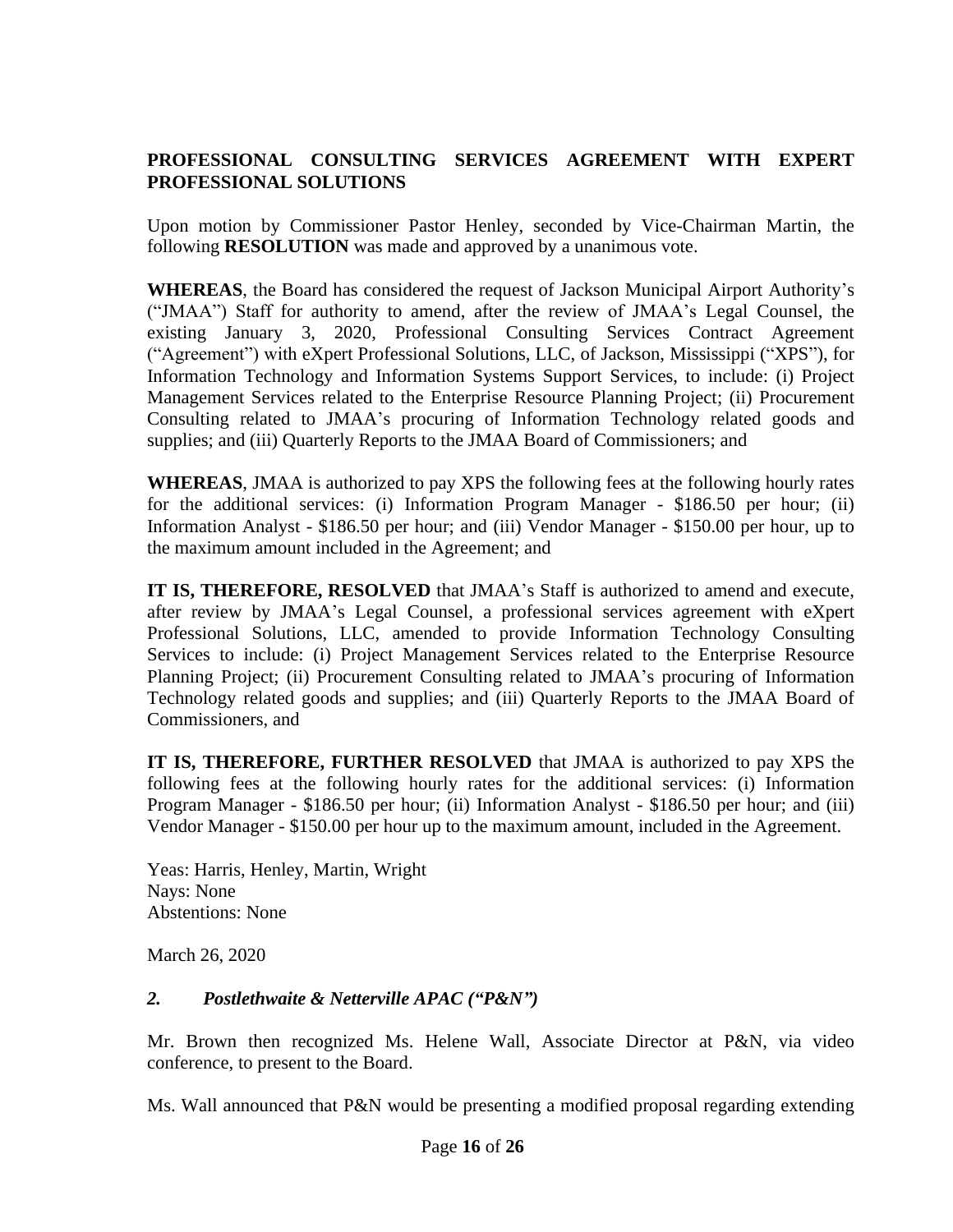the current Agreement between JMAA and P&N. She explained that the presentation includes several adjustments which take into account the current business climate related to the effects COVID-19 pandemic. Ms. Wall then presented from the PowerPoint Presentation entitled "Information Provided For Jackson Municipal Airport Authority, March 24, 2020." The presentation included the following topics: (i) P&N Human Resources Support; (ii) HR Priorities; and (iii) Key Contacts. The PowerPoint Presentation is attached as an exhibit to the March 26, 2020 Consolidated Rescheduled Work Session and Rescheduled Board Meeting Minutes.

Commissioner Pastor Henley exited the Meeting at 2:21 p.m. during P&N's presentation.

Then Chairman Harris announced that the Board would consider an action item related to the Agreement between JMAA and P&N.

### **RESOLUTION CY-2020-57**

## **RESOLUTION AUTHORIZING JACKSON MUNICIPAL AIRPORT AUTHORITY'S STAFF TO EXECUTE, AFTER REVIEW BY JMAA'S LEGAL COUNSEL, AN EXTENDED AND MODIFIED PROFESSIONAL CONSULTING SERVICES AGREEMENT WITH POSTLEWAITE & NETTERVILLE APAC**

Upon motion by Vice-Chairman Martin, seconded by Commissioner LTC(R) Wright, the following **RESOLUTION** was made and approved by a unanimous vote (3-0-0).

**WHEREAS**, the Board has considered the request of Jackson Municipal Airport Authority's ("JMAA") Staff for authority to execute, after the review of JMAA's Legal Counsel, an extended and modified Professional Consulting Services Contract Agreement with Postlethwaite & Netterville APAC ("P&N") to provide Human Resources Support Services for a total fee amount not to exceed \$105,000.00; and

**WHEREAS**, the JMAA Board of Commissioners has further considered the March 26, 2020 presentation of P&N entitled Information Provided For Jackson Municipal Airport Authority, March 24, 2020 ("Presentation") regarding providing Human Resources Support Services for JMAA, which is attached as an exhibit to this Resolution.

**IT IS, THEREFORE, RESOLVED** that JMAA's Staff is authorized to execute, after review by JMAA's Legal Counsel, an extended and modified Professional Consulting Services Contract Agreement with P&N to provide Human Resources Support Services for a total fee amount not to exceed \$105,000.00; and

**IT IS, THEREFORE, FURTHER RESOLVED** that the Agreement shall be extended and modified in accordance with the March 26, 2020 P&N's Presentation entitled Information Provided For Jackson Municipal Airport Authority, March 24, 2020, which is attached as an exhibit to this Resolution.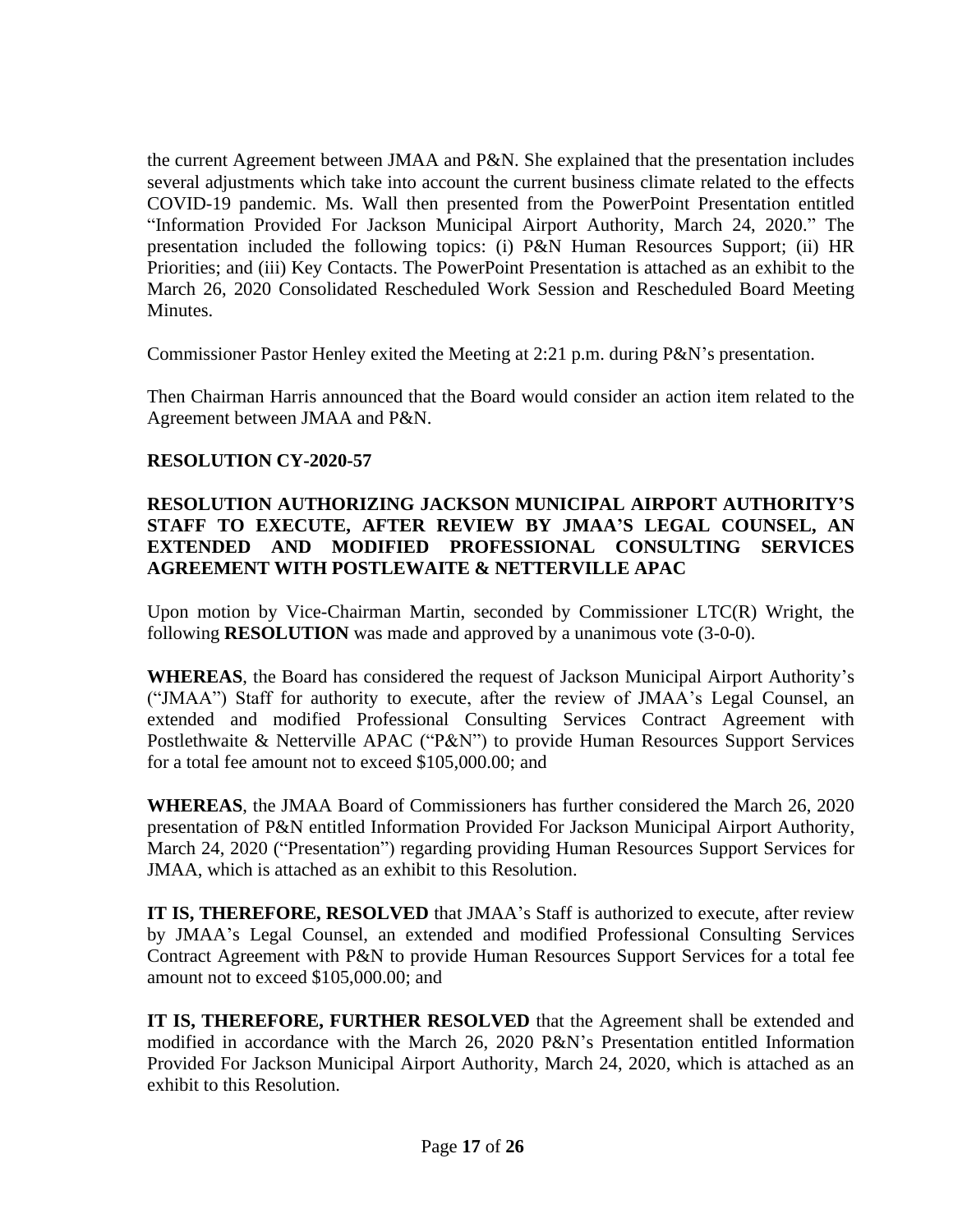Yeas: Harris, Martin, Wright Nays: None Abstentions: None

March 26, 2020  *3. Bentley Miller & Company ("Bentley")*

Mr. Brown then recognized Ms. Christy Henry, President, and CEO of Bentley Miller, via video conference, to present to the Board.

Ms. Henry introduced Mr. Ronald Matthews, Bentley's manager regarding the construction portion of the proposal, Mr. Marvin Marchbanks, Bentley's fiber team manager, and Mr. Aaron Hollingsworth, Bentley's Business Manager. Next, Ms. Henry presented from the PowerPoint Presentation entitled, "JMAA Fiber Implementation Hawkins Airfield." The presentation included the following topics: (i) Recap; (ii) Why Fiber; (iii) Methodology; and (iv) The Numbers. The PowerPoint Presentation is attached as an exhibit to the March 26, 2020 Consolidated Rescheduled Work Session and Rescheduled Board Meeting Minutes.

In response to Vice-Chairman Martin's request, Mr. Matthews and Mr. Marchbanks introduced themselves and provided the Board with their relevant qualifications as to Bentley's work on this Project.

Chairman Harris thanked Bentley for its Presentation and the work completed to date on the Project. Further, she explained that because the fiber installation project involves a significant financial amount, and currently, JMAA is not sure of the total impact of the COVID-19 pandemic, possibly the Board needs to consider pursuing this Project on a future date.

### **I. JMAA Policies and Procedures**

Next, Chairman Harris recognized Mr. Brown to proceed with the Agenda.

### *1. Mail and Courier Services Policy*

Mr. Brown announced that Staff is establishing a policy and procedure to address the handling of mail regarding to whom it is routed and the manner in which it is logged, stamped, handled, and tracked. He recognized Dr. Nicole Campbell-Lewis, Director of External Affairs, to address the Board about this policy and procedure.

Dr. Lewis then informed the Board of the need for and the purpose of establishing a Mail and Courier Services Policy and Procedure for mail at JAN. She added that the policy would help ensure that the JMAA's mail will be delivered and otherwise processed in a timely and efficient manner.

In response to Commissioner LTC(R) Wright's question, Dr. Lewis, along with the Board, discussed mail delivered to JMAA on Saturdays. After discussion, Chairman Harris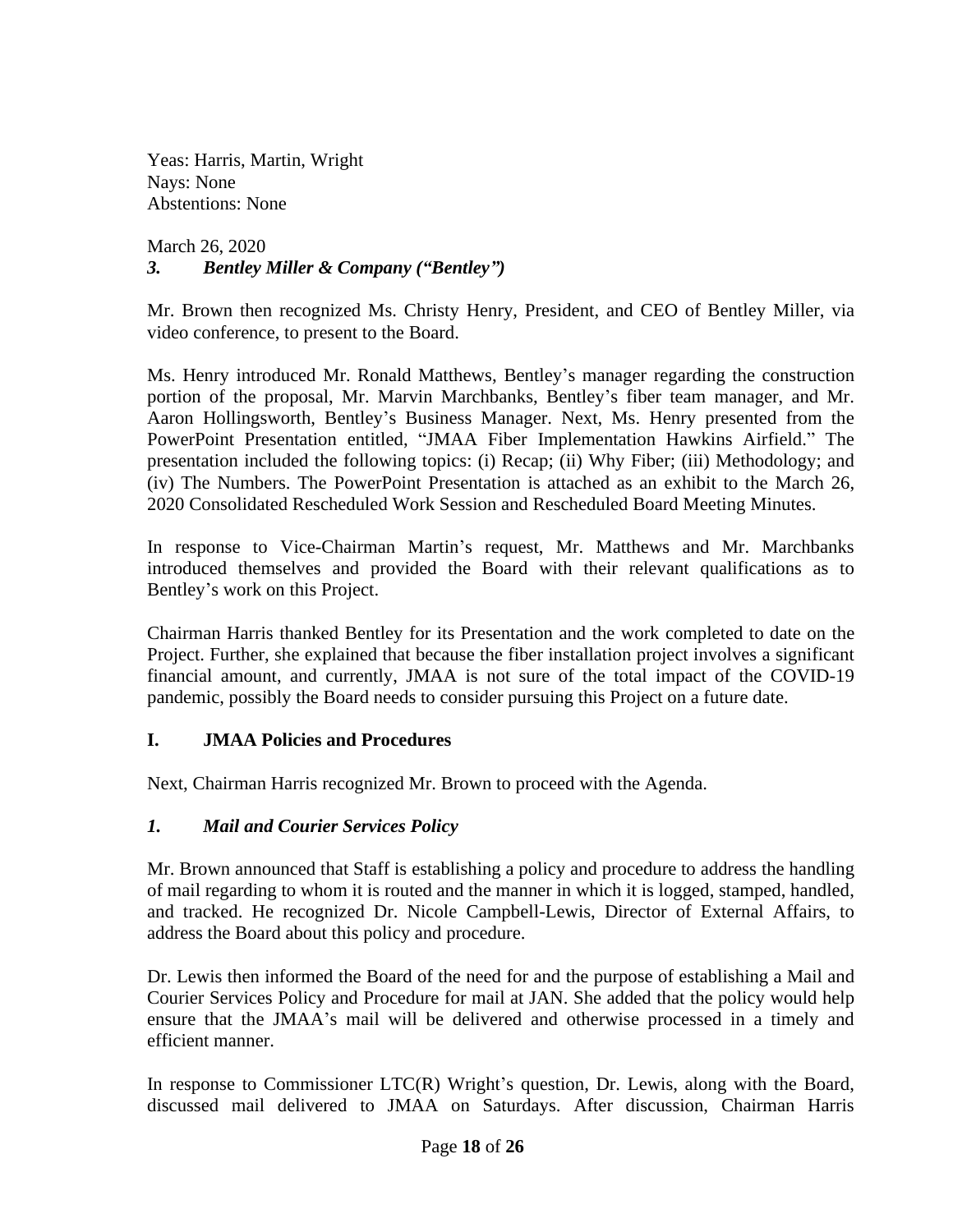announced that as to any Express Mail, the JMAA administrator on-call during the weekend that such mail is delivered would be responsible for reviewing and processing such mail. Further, Staff will develop the logistics regarding pick-up and drop-off regarding the weekend mail.

In response to Commissioner LTC(R) Wright's next question, Dr. Lewis informed the Board that Staff is working with Mr. Patrick Minor, Hawkins Field Director, to create a mail procedure for Hawkins Field Airport.

### **RESOLUTION CY-2020-58**

## **RESOLUTION ADOPTING A MAIL AND COURIER SERVICES POLICY AND PROCEDURE**

Upon motion by Vice-Chairman Martin, seconded by Commissioner LTC(R) Wright, the following **RESOLUTION** was made and approved by a unanimous vote (3-0-0).

**WHEREAS**, the Board desires to adopt a MAIL AND COURIER SERVICES POLICY AND PROCEDURE; and

**WHEREAS**, the MAIL AND COURIER SERVICES POLICY AND PROCEDURE baring Policy #2-400, attached to this Resolution as Exhibit A, will be adopted

**IT IS, THEREFORE, RESOLVED** that the MAIL AND COURIER SERVICES POLICY AND PROCEDURE baring Policy #2-400, attached to this Resolution as Exhibit A, is adopted; and

**IT IS, THEREFORE, FURTHER RESOLVED** that the MAIL AND COURIER SERVICES POLICY AND PROCEDURE, baring Policy #2-400, attached as Exhibit A to this Resolution shall become effective on March 26, 2020.

Yeas: Harris, Martin, Wright Nays: None Abstentions: None

March 26, 2020

#### **OPEN SESSION**

The Board, pursuant to the motion of Vice-Chairman Martin, seconded by Commissioner LTC(R) Wright, by a unanimous vote, resolved to close the Meeting. Chairman Harris asked all, except Mr. Paul A. Brown, CEO, and attorneys from Walker Group, PC, to vacate the room. Excluding Attorney Walker, all persons attending the Meeting telephonically or via video conference were disconnected from the Meeting.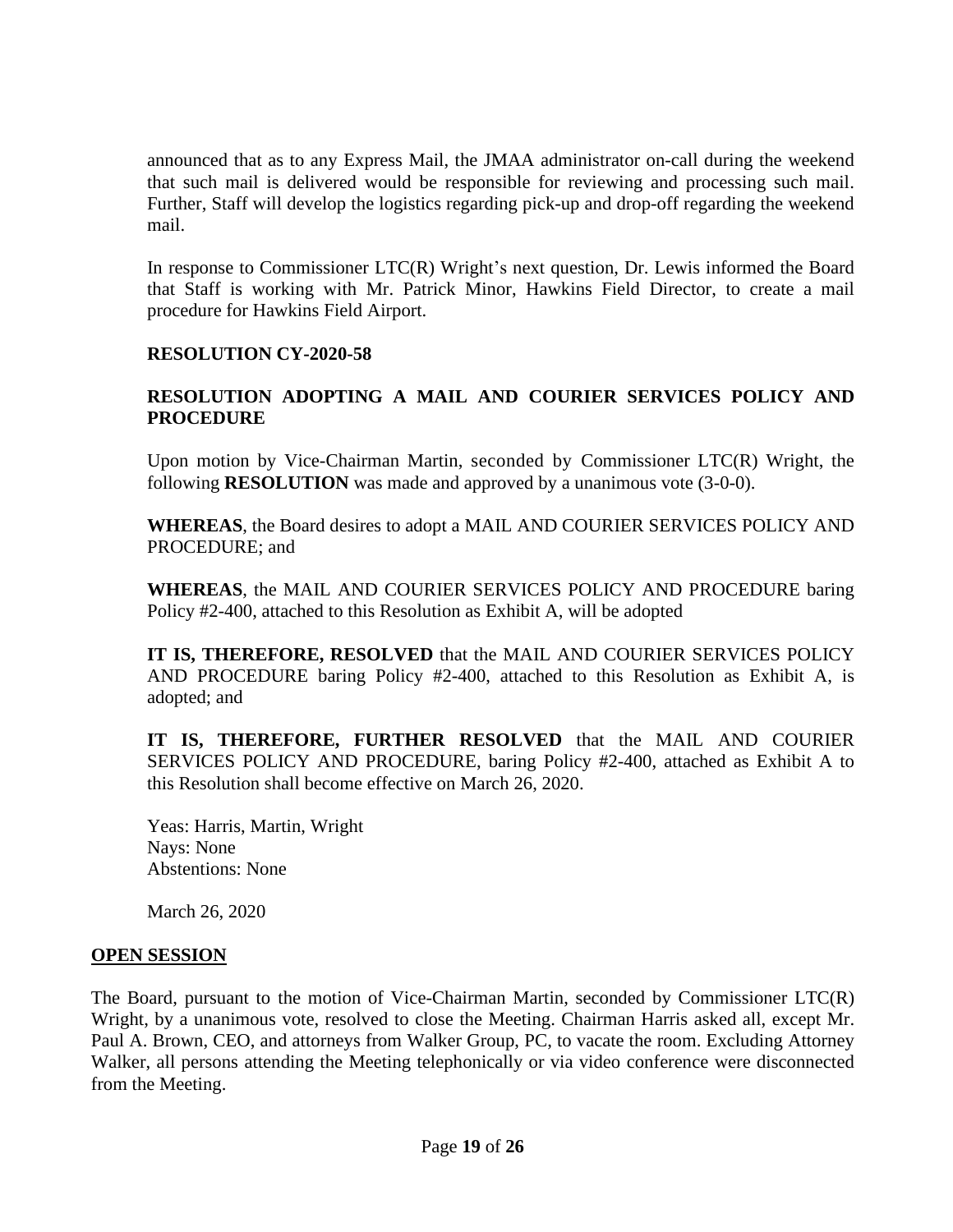All present, with the exception noted, were directed to vacate the room; this was done.

The Board went into Closed Session at 3:19 p.m.

# **CLOSED SESSION**

After discussion regarding matters proposed to be discussed in Executive Session, Vice-Chairman Martin moved that the Board enter Executive Session to consider: potential litigation as to a tort claim matter; potential litigation as to a contract matter; potential litigation regarding a former employee matter; personnel matter regarding certain incumbent employees; potential litigation as to consultants; potential litigation as to a contract matter; potential litigation regarding a construction matter; potential litigation as to a contract matter; economic development matter; and personnel matter regarding an incumbent employee. Commissioner LTC(R) Wright seconded the motion, and the Commissioners unanimously resolved to enter Executive Session for the stated purposes.

The Closed Session ended at 3:28 p.m.

# **OPEN SESSION**

Chairman Harris then invited all persons outside the room to re-enter, and some did. Chairman Harris then stated in Open Session that the Board, during Closed Session, voted to enter Executive Session to discuss: potential litigation as to a tort claim matter; potential litigation as to a contract matter; potential litigation regarding a former employee matter; personnel matter regarding certain incumbent employees; potential litigation as to consultants; potential litigation as to a contract matter; potential litigation regarding a construction matter; potential litigation as to a contract matter; economic development matter; and personnel matter regarding an incumbent employee. Further, she stated that Vice-Chairman Martin made the motion to go into Executive Session, Commissioner LTC(R) Wright seconded the motion, and the Commissioners unanimously resolved to enter Executive Session for the stated purposes.

Chairman Harris asked all present, except for Mr. Paul A. Brown, CEO, and attorneys from Walker Group, PC, to vacate the room. Attorney John Walker remained connected telephonically.

The Board went into Executive Session at 3:30 p.m.

# **EXECUTIVE SESSION**

During the Executive Session, the Board discussed: potential litigation as to a tort claim matter; potential litigation as to a contract matter; potential litigation regarding former employee matter; personnel matter regarding certain incumbent employees; potential litigation as to consultants; potential litigation as to a contract matter; potential litigation regarding a construction matter; potential litigation as to a contract matter; economic development matter; and personnel matter regarding an incumbent employee.

# *1. The Board took the following action as to the potential litigation as to a tort claim matter.*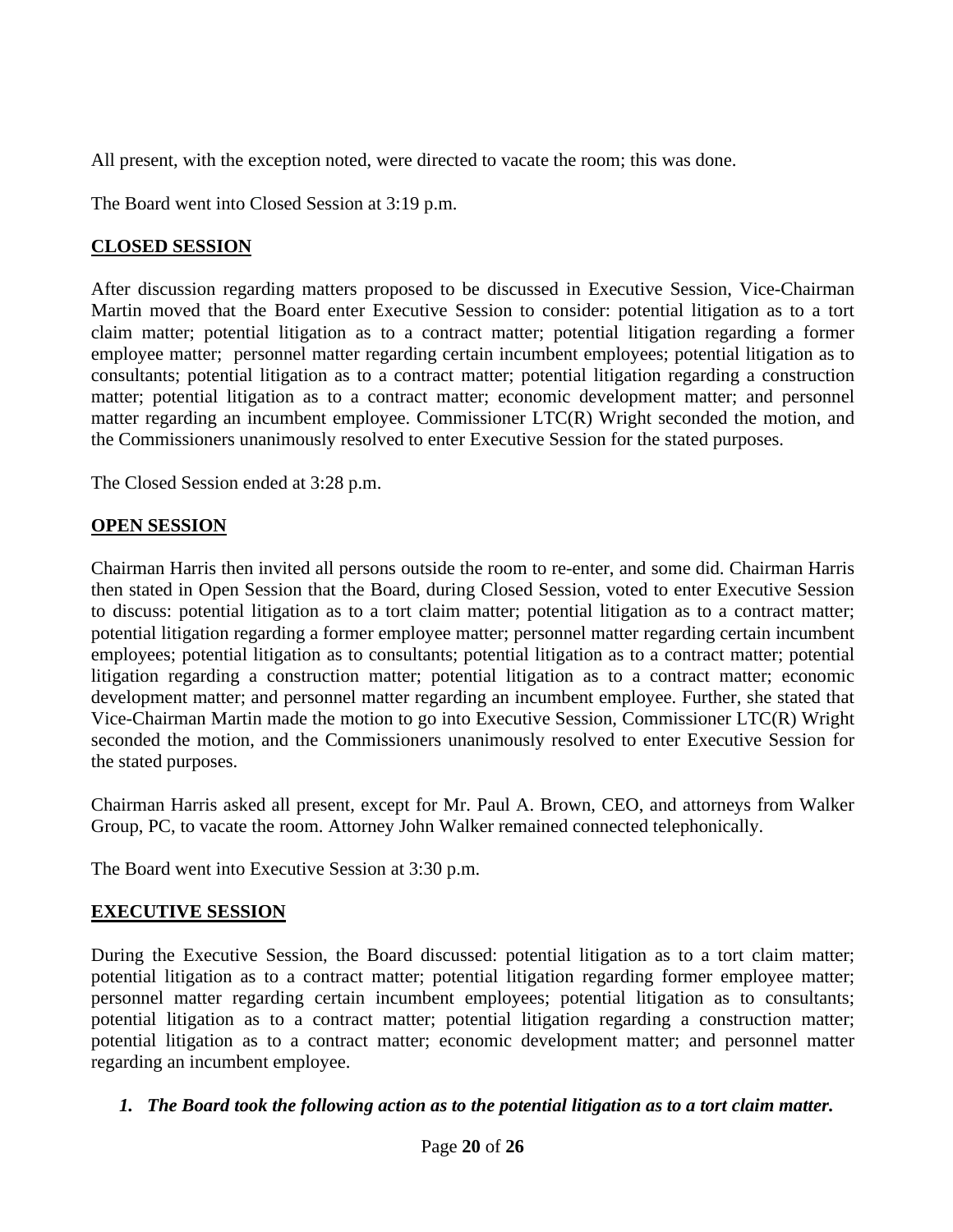#### **RESOLUTION CY-2020-59**

# **RESOLUTION AUTHORIZING CERTAIN ACTIONS AS TO A POTENTIAL LITIGATION AS TO A TORT CLAIM MATTER**

Upon Motion by Vice-Chairman Martin, seconded by Commissioner LTC(R) Wright, the following **RESOLUTION** was made and unanimously approved (3-0-0).

**WHEREAS,** the Board of Commissioners ("Board") of the Jackson Municipal Airport Authority ("JMAA") has considered potential litigation as to a tort claim matter specified during Executive Session; and

**WHEREAS,** the Board has reviewed the documentation and information provided by Walker Group, PC, JMAA's Board Counsel, during Executive Session and considered authorizing certain action specified during Executive Session.

**IT IS, THEREFORE, RESOLVED** that the Board authorizes certain actions regarding potential litigation regarding a tort claim matter, as specified during Executive Session.

Yeas: Harris, Martin, Wright Nays: None Abstentions: None

March 26, 2020

- *2. The Board took no action as to the potential litigation as to a contract matter.*
- *3. The Board took no action as to the potential litigation regarding a former employee matter.*

Attorney LaToya Merritt entered the Executive Session telephonically at 4:02 p.m.

*4. The Board took the following action as to personnel matters regarding certain incumbent employees.*

#### **RESOLUTION CY-2020-60**

#### **RESOLUTION AS TO PERSONNEL MATTERS REGARDING CERTAIN INCUMBENT EMPLOYEES**

Upon Motion by Vice-Chairman Martin, seconded by Commissioner LTC(R) Wright, the following **RESOLUTION** was made and unanimously approved (3-0-0).

**WHEREAS**, the JMAA Board of Commissioners considered the recommendation of Staff of Jackson Municipal Airport Authority ("JMAA") as to certain incumbent employees as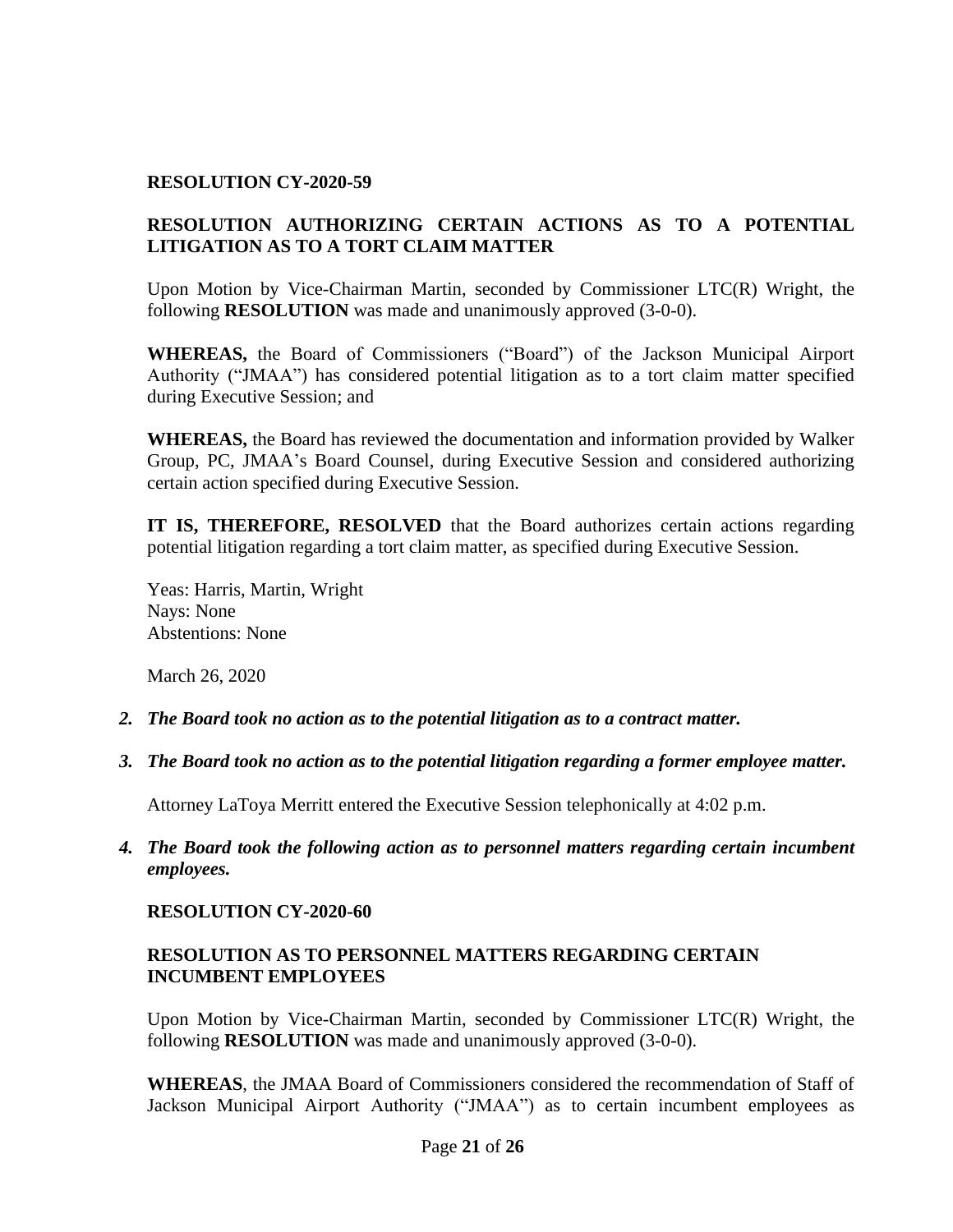specified during Executive Session.

**IT IS, THEREFORE, RESOLVED** that JMAA's Staff is authorized to take the actions as specified during Executive Session as to certain incumbent employees.

Yeas: Harris, Martin, Wright Nays: None Abstentions: None

March 26, 2020

*5. The Board took the following actions as to potential litigation regarding certain consultants.* 

## **RESOLUTION CY-2020-61**

## **RESOLUTION AS TO POTENTIAL LITIGATION REGARDING CERTAIN CONSULTANTS**

 Upon Motion by Vice-Chairman Martin, seconded by Commissioner LTC(R) Wright, the following **RESOLUTION** was made and unanimously approved (3-0-0).

 **WHEREAS**, the JMAA Board of Commissioners considered the recommendation of Staff of Jackson Municipal Airport Authority ("JMAA") as to potential litigation as to certain consultants as specified during Executive Session.

**IT IS, THEREFORE, RESOLVED** that JMAA's Staff is authorized to take the actions as specified during Executive Session as to potential litigation as to certain consultants.

Yeas: Harris, Martin, Wright Nays: None Abstentions: None

March 26, 2020

Ms. Kathy Hughes, Interim Chief Financial Officer, entered the Executive Session at 4:28 p.m. and exited the Executive Session at 5:05 p.m.

Attorney LaToya Merritt ended her telephonic attendance in the Executive Session at 5:13 p.m.

### *6. The Board took no action as to an additional potential litigation as to a contract matter.*

Attorney Dorsey Carson entered the Executive Session, via video conference, at 5:16 p.m.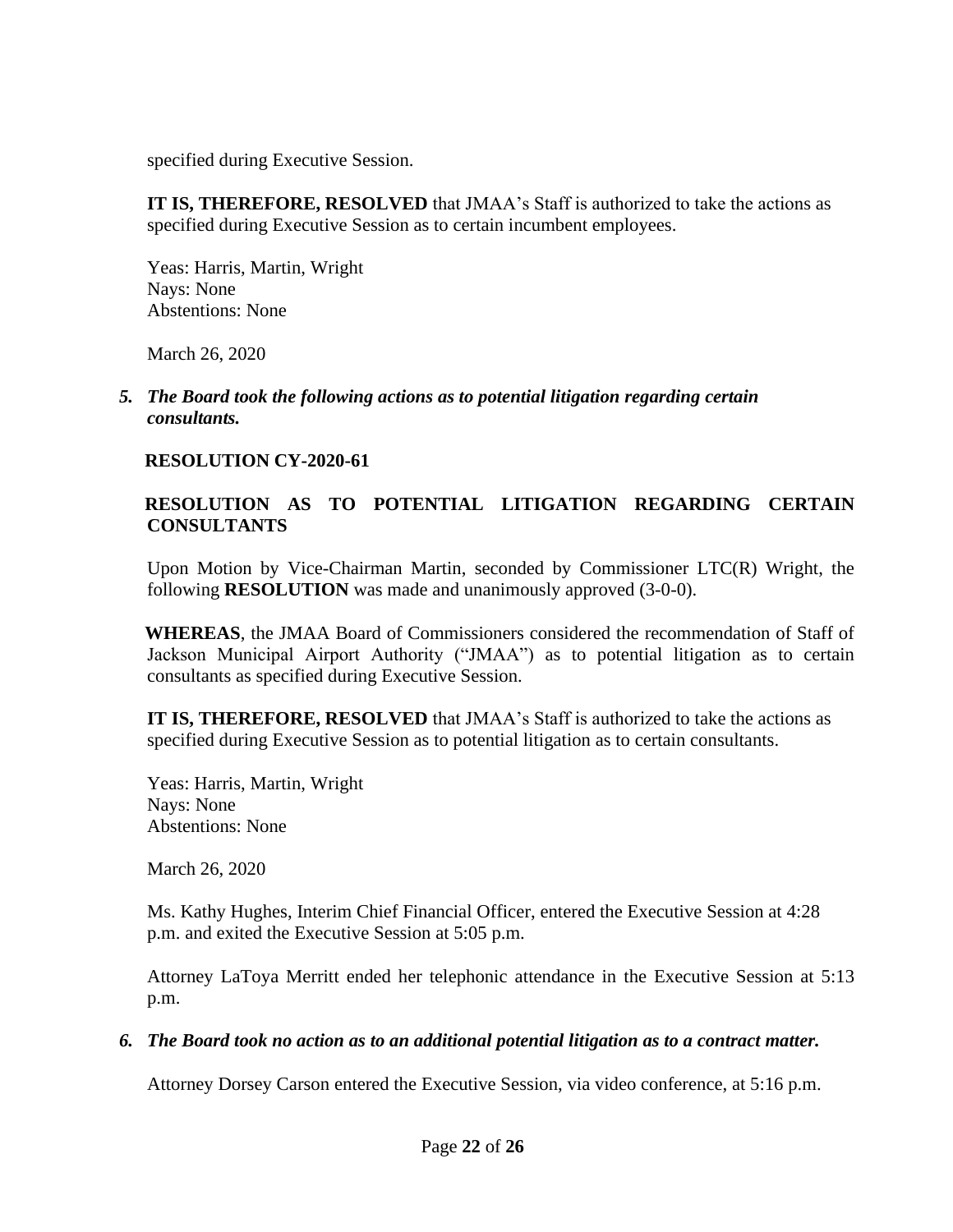Mr. Austin Jenkins, Manager of Operations, and Mr. Will Dickson, Director of Public Safety and Operations, entered the Executive Session at 5:16 p.m.

Mr. Drew Ridinger, Director of Capitol Programming, entered the Executive Session at 5:44 p.m.

Mr. Leroy Lee, Maintenance Manager, entered the Executive Session at 5:55 p.m. and exited the Executive Session at 7:17 p.m.

Mr. Akil Webster, President of eXpert Professional Solutions, entered the Executive Session at 5:55 p.m. and exited the Executive Session at 7:17 p.m.

Mr. Homer Smith, Mr. Reid D. Hedrick, and Mr. Daryl Seay, of Johnson Controls, Inc. entered the Executive Session at 5:55 p.m. and exited the Executive Session at 7:03 p.m.

#### *7. The Board took no action as to the potential litigation regarding a construction matter.*

Mr. Austin Jenkins, Manager of Operations, Mr. Will Dickson, Director of Public Safety and Operations, and Mr. Drew Ridinger, Director of Capitol Programming, exited the Executive Session at 6:41 p.m.

Attorney Dorsey Carson ended his video conference attendance in the Executive Session at 7:43 p.m.

#### *8. The Board took no action as to potential litigation as to a contract matter.*

Mr. Patrick Minor, Director of Hawkins Field Airport, Mr. Chad Parker, Director of Procurement, Dr. Nycole Campbell-Lewis, Director of External Affairs, and Ms. Katherine Francabandera, Properties Manager, entered the Executive Session at 7:43 p.m.

Mr. Shadrick Benjamin, IT Specialist, entered the Executive Session at 7:47 p.m. and exited the Executive Session at 7:51 p.m.

Mr. Chad Parker, Director of Procurement, and Ms. Katherine Francabandera, Properties Manager, exited the Executive Session at 7:51 p.m.

*9. The Board took no action as to an economic development matter.*

Mr. Patrick Minor, Director of Hawkins Field Airport, exited the Executive Session at 8:06 p.m.

*10. The Board took the following action as to a personnel matter regarding an incumbent employee.*

### **RESOLUTION CY-2020-62**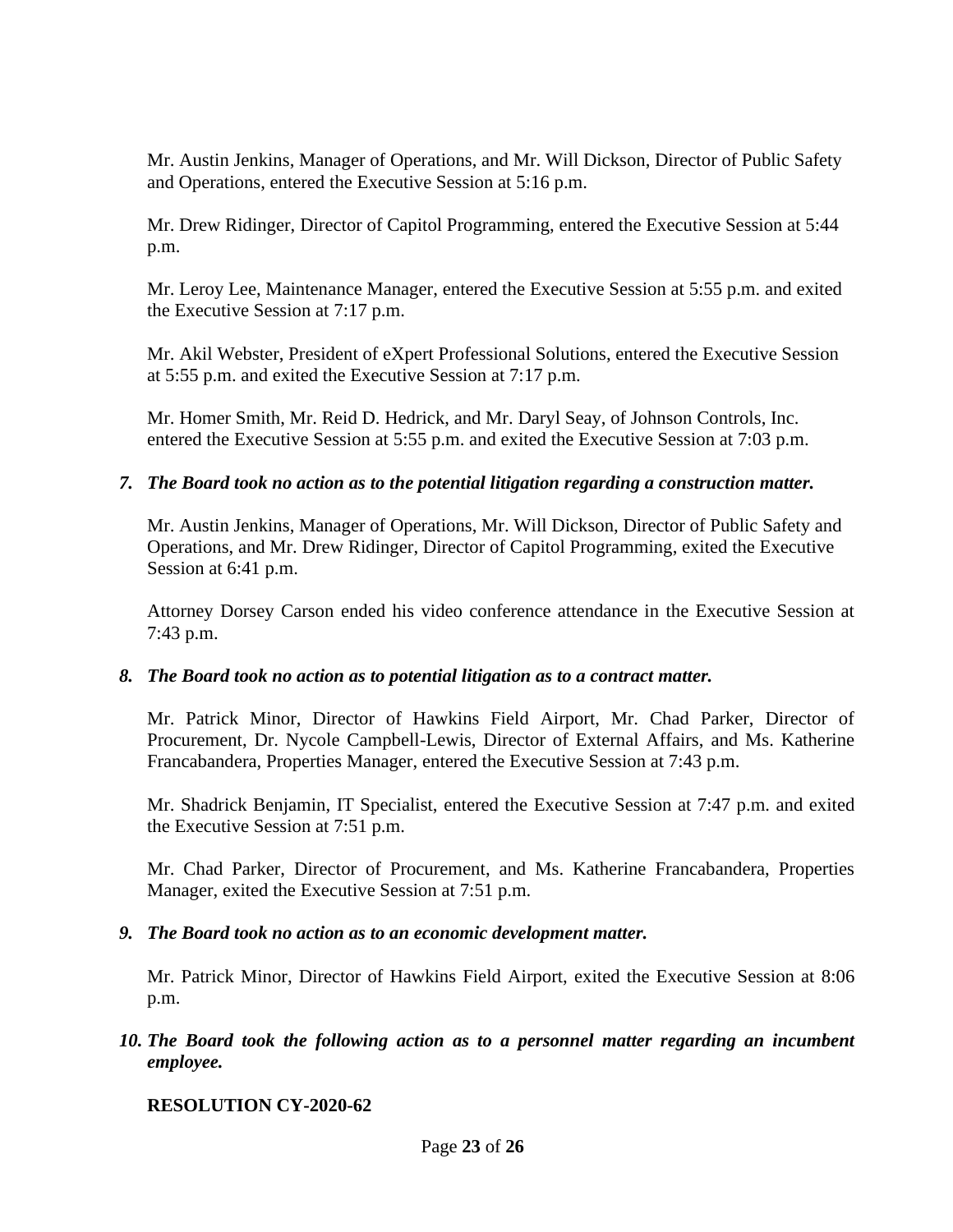# **RESOLUTION AS TO A PERSONNEL MATTER REGARDING AN INCUMBENT EMPLOYEE**

Upon Motion by Vice-Chairman Martin, seconded by Commissioner LTC(R) Wright, the following **RESOLUTION** was made and unanimously approved (3-0-0).

**WHEREAS**, the JMAA Board of Commissioners considered the current position, salary, and compensation package of an incumbent employee identified during Executive Session and considered promoting said employee to a position identified during Executive Session and adjusting said employee's salary to an amount specified during Executive Session.

**IT IS, THEREFORE, RESOLVED** that the Board, after considering the current position, salary, and compensation package of an incumbent employee identified during Executive Session, promotes said employee to a position identified during Executive Session and adjusts said employee's salary to an amount specified during Executive Session

Yeas: Harris, Martin, Wright Nays: None Abstentions: None

March 26, 2020

Upon motion by Vice-Chairman Martin, seconded by Commissioner LTC(R) Wright, and unanimous approval of the Commissioners present, the Executive Session ended at 8:26 p.m.

### **OPEN SESSION**

Open Session reconvened at 8:27 p.m.

The persons attending the meeting telephonically or via videoconference were invited to rejoin the Meeting in open session. Some persons rejoined the meeting.

Chairman Harris announced that the Meeting was open. She then announced that during Executive Session, the above-stated actions were taken as to: potential litigation as to a tort claim matter; personnel matter regarding certain incumbent employees; potential litigation as to certain consultants; and personnel matter regarding an incumbent employee. She also announced that no action was taken as to: potential litigation as to a contract matter; potential litigation regarding a former employee matter; potential litigation as to a contract matter; potential litigation regarding a construction matter; potential litigation as to a contract matter; and an economic development matter.

The Board then considered the below topic and resolved the Resolution set forth below.

# **J. Board Travel**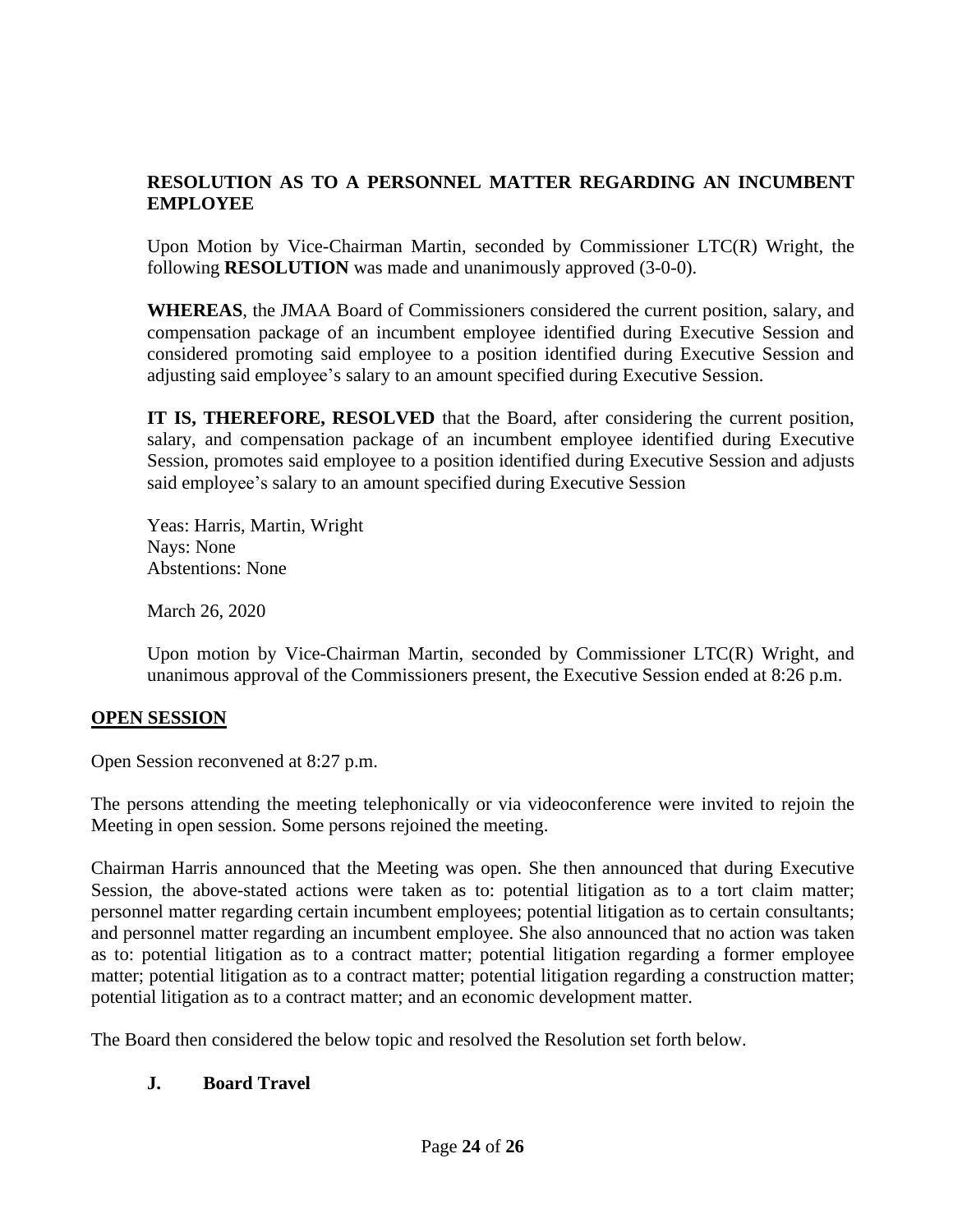#### *1. Vice-Chairman Martin Vehicle Travel.*

#### **RESOLUTION CY-2020-63**

#### **RESOLUTION APPROVING STAFF OF THE JACKSON MUNICIPAL AIRPORT AUTHORITY ("JMAA") TO REIMBURSE VICE-CHAIRMAN ROBERT E. MARTIN FOR TRAVEL TO AN APPROVED SEMINAR**

Upon motion by Commissioner LTC(R) Wright, seconded by Chairman Harris, the following **RESOLUTION** was made in approved by a Majority vote 2-0-1.

**WHEREAS**, the Board of Commissioners ("Board") of the Jackson Municipal Airport Authority ("JMAA") finds that it was medically necessary for Vice-Chairman Martin to travel by motor vehicle, instead of commercial airlines, to attend an approved seminar in Washington D.C., during the period of March 5-6, 2020; and

**WHEREAS**, the Board finds that Vice-Chairman Martin is entitled to receive the full amount of vehicle mileage reimbursement for his previously described travel despite said amount exceeding the cost of travel by commercial airline to the location of the seminar attended by Vice-Chairman Martin.

**IT IS, THEREFORE, RESOLVED** that JMAA's Staff shall reimburse Vice-Chairman Martin for the full amount of his vehicle mileage as to his travel to the approved seminar in Washington D.C., during the period of March 5-6, 2020.

Yeas: Harris, Martin Nays: None Abstentions: Wright

March 26, 2020

### **VIII. ADJOURNMENT**

Thereafter, it was moved by Vice-Chairman Martin, seconded by Chairman Harris, and resolved by a unanimous vote of the Commissioners present, that the Meeting of the Board was ADJOURNED at 8:40 p.m.

Respectfully submitted,

Ms. LaWanda D. Harris, Commissioner, and Chairman

\_\_\_\_\_\_\_\_\_\_\_\_\_\_\_\_\_\_\_\_\_\_\_\_\_\_\_\_\_\_\_\_\_\_\_\_\_\_\_\_\_\_\_\_\_\_\_\_\_\_

 \_\_\_\_\_\_\_\_\_\_\_\_\_\_\_\_\_\_\_\_\_\_\_\_\_\_\_\_\_\_\_\_\_\_\_\_\_\_\_\_\_\_\_\_\_\_\_\_\_\_\_ Mr. Robert. E. Martin, Commissioner, and Vice-Chairman